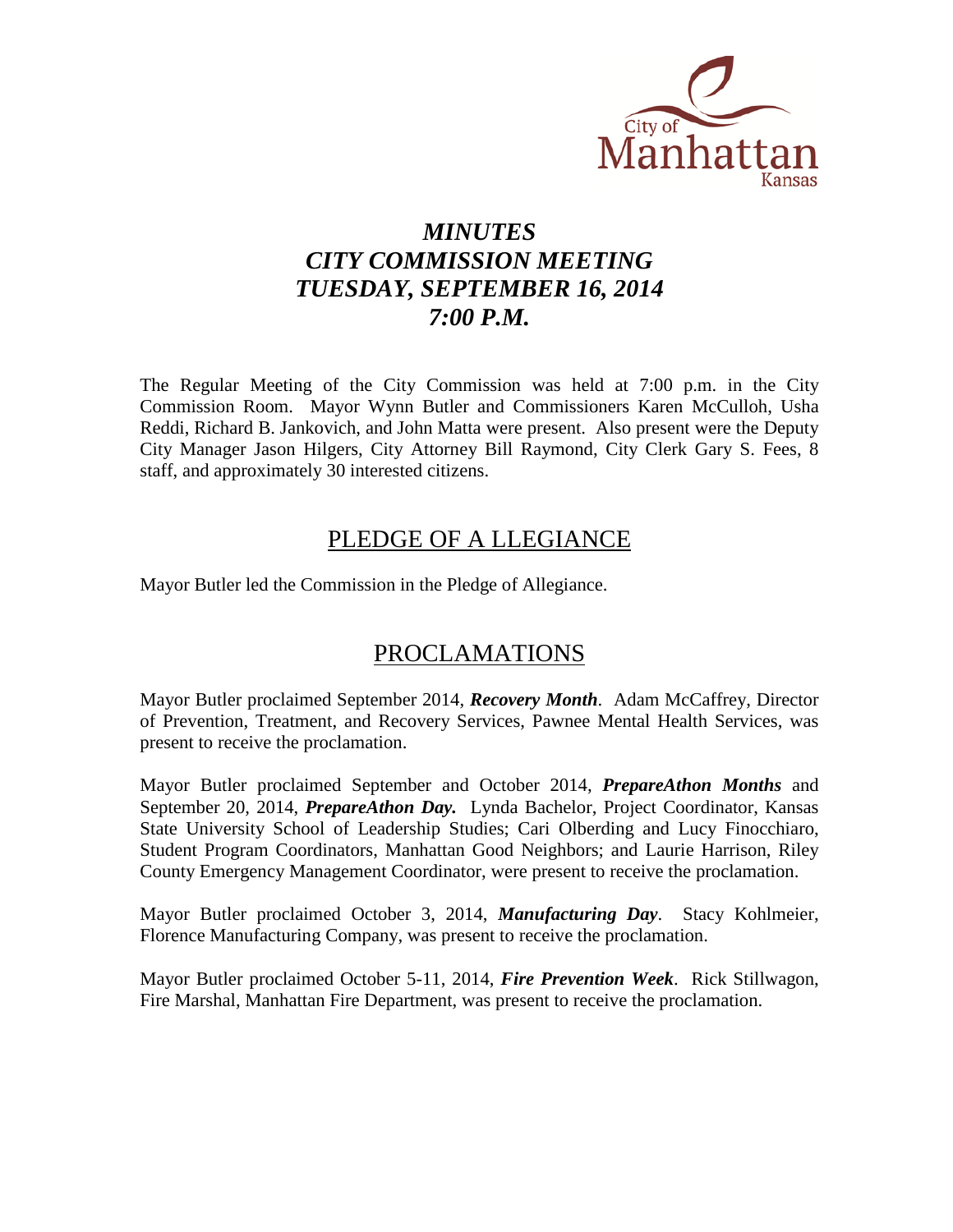# COMMISSIONER COMMENTS

Commissioner Jankovich stated that there would be another Citizen Forum regarding local law enforcement with representatives from the Riley County Law Board and the Riley County Police Department's (RCPD) Community Advisory Board on Wednesday, September 24, 2014, at 6:00 p.m., in the Groesbeck Room in the Manhattan Public Library. He encouraged anyone wishing to talk about concerns or issues about RCPD to attend this public forum.

Commissioner Reddi informed the community that the Manhattan-Ogden USD383 school district kindergarten through sixth grade students and teachers would be collaborating on science education with 15 different agencies and organizations on September 26, 2014. She reminded citizens that voter registration ends October 14, 2014, and provided an update regarding the Manhattan/Riley County League of Women Voters providing voter registration information at various locations in the community. She stated that Wednesday, September 17, 2014, is Constitution Day; wished the K-State Wildcats well on their football game on Thursday, September 18, 2014, versus the Auburn Tigers; and urged citizens to be careful while traveling through the city on Thursday.

Commissioner McCulloh spoke in support of the proclamation for Recovery Month. She urged citizens to seek help if they know of someone needing mental health assistance and to talk with elected officials in Topeka for additional mental health funding. She stated that she recently held a birthday party for her husband at the Flint Hills Discovery Center and encouraged people to consider renting space for birthday and event occasions. She also encouraged everyone to visit the upcoming Flint Hills FORCES II: Our Town, Our Fort, Our University exhibit at the Discovery Center.

## CONSENT AGENDA

(\* denotes those items discussed)

#### **MINUTES**

The Commission approved the minutes of the Regular City Commission Meeting held Tuesday, September 2, 2014.

#### **CLAIMS REGISTER NO. 2770**

The Commission approved Claims Register No. 2770 authorizing and approving the payment of claims from August 27, 2014, to September 9, 2014, in the amount of \$6,204,525.47.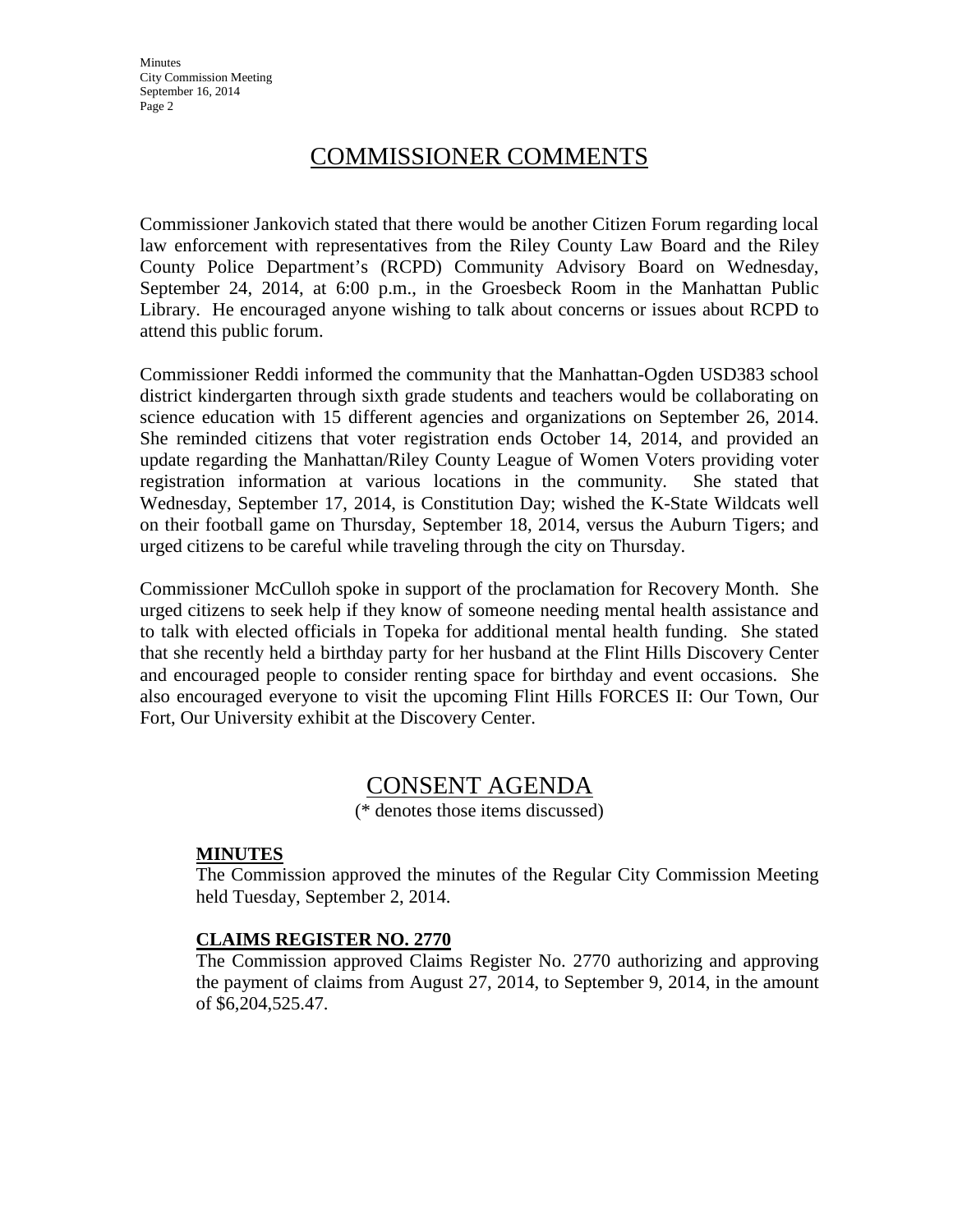#### **ORDINANCE NO. 7089 – NO PARKING ZONE – LITTLE KITTEN AVENUE**

The Commission approved Ordinance No. 7089 designating a "No Parking Zone" along the east side of Little Kitten Avenue from the intersection of Kimball Avenue thence north to the intersection of Everett Drive.

### **ORDINANCE NO. 7090 – NO PARKING ZONES – GRAND LUXE ADDITION, CONGRESSIONAL ADDITION, INTERLACHEN ADDITION, AND NORTHLAKE ADDITION, UNITS 1 AND 2**

The Commission approved Ordinance No. 7090 designating a "No Parking Zone" along:

- **Tobacco Circle** south side beginning at the Bellerive Drive intersection thence east 104 feet;
- **Tobacco Road** south side beginning at the intersection of Bellerive Drive thence west 302 feet, north side beginning 302 feet west of Bellerive Drive thence north and west 1,100 feet to the end;
- **Players Terrace**  north side beginning at the intersection of Grand Mere Parkway proceeding west to Bellerive Drive;
- **Bellerive Drive** west side in those portions of roadway that are 27-feetwide from back of curb to back of curb;
- **Grand Luxe Drive** beginning at the intersection of Mackintosh Court thence west 100 feet;
- **Mackintosh Court** beginning at a the intersection of Grand Luxe Drive thence south 100 feet;
- **Back Nine Circle** west side beginning at the intersection of Vanesta Drive to cul-de-sac;
- **Fieldhouse Drive** south side beginning at the intersection of Colbert Hills Drive thence east to cul-de-sac;
- **Society Circle** east side beginning at the intersection of Colbert Hills Drive thence southeast to cul-de-sac;
- **Colbert Hills Drive** north side beginning at the intersection of Merced Drive thence southeast to the intersection of Vanesta Drive;
- **Half Full Drive** west side beginning at the east intersection of Northfield Drive proceeding north thence west on the south side thence south on the east side to the west intersection of Northfield Drive;
- **Northfield Drive** north side beginning at the east intersection of Optimist Drive thence east to end; and
- **Optimist Drive –** west side beginning at the east intersection of Northfield Drive proceeding north thence west on the south side thence south on the east side to the west intersection of Northfield Drive.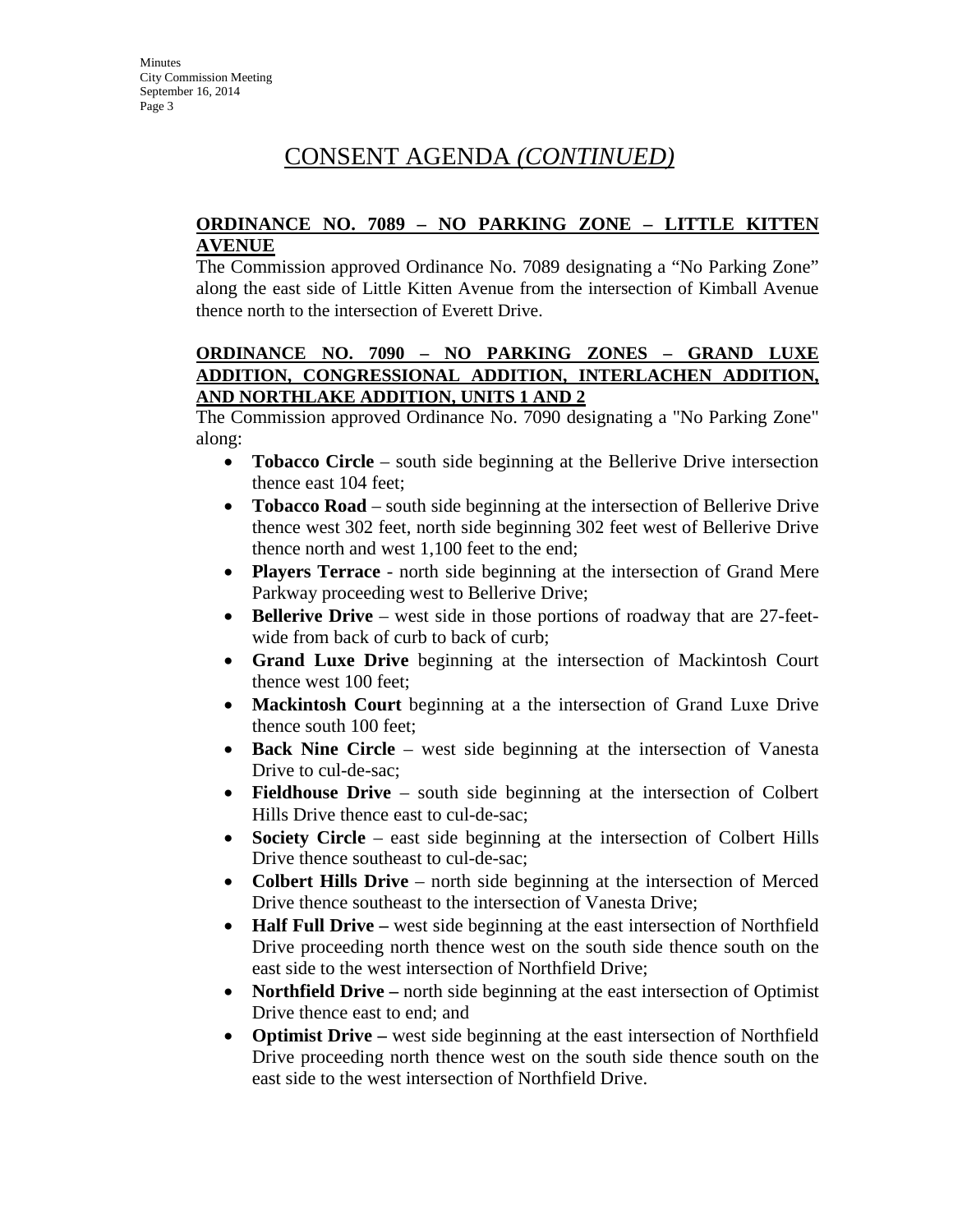#### **ORDINANCE NO. 7091 – NO PARKING ZONE – BLUELINE CIRCLE AND BUTTONWOOD DRIVE**

The Commission approved Ordinance No. 7091 designating a "No Parking Zone" along:

- **Blueline Circle** east side of Blueline Circle from the intersection with Buttonwood Drive thence south 220 feet; and
- **Buttonwood Drive** south side of Buttonwood Drive beginning at the west intersection with Butterfield Road proceeding northeasterly thence south, ending 230 feet north of the east intersection with Butterfield Road.

#### **ORDINANCE NO. 7092 – VACATE DRAINAGE EASEMENT – LOT 101, LEE MILL HEIGHTS ADDITION, UNIT THREE**

The Commission approved Ordinance No. 7092 vacating a drainage easement on Lot 101 in Lee Mill Heights Addition, Unit Three.

### **ORDINANCE NO. 7093 – ANNEX – TRAILS AT MANHATTAN**

The Commission approved Ordinance No. 7093 annexing the proposed Trails at Manhattan, an approximate 37.6 acre tract of land located 1,000 feet west of the intersection of Casement Road and Marlatt Avenue on the north side of Marlatt Avenue, based on conformance with the Comprehensive Plan, the Growth Vision, and the Capital Improvements Program, and based on the recommendation of the Planning Board.

### **ORDINANCE NO. 7094 – REZONE – TRAILS AT MANHATTAN**

The Commission approved Ordinance No. 7094 rezoning the Trails at Manhattan, from County AG, General Agriculture, and SF-2, Single-Family Residential District, to PUD, Residential Planned Unit Development, based on the findings in the Staff Report *(See Attachment No. 1)* with the 15 conditions of approval as modified and recommended by the Planning Board.

#### **FIRST READING – AMEND TEMPORARY NOTES – EUREKA VALLEY COMMERCIAL SANITARY SEWER IMPROVEMENTS (SS1401)**

The Commission approved first reading of an ordinance amending Ordinance No. 7076, which authorized and provided for the construction and payment for the Eureka Valley Commercial Sanitary Sewer Improvements (SS1401).

## **RESOLUTION NO. 091614-A – PETITION – OLYMPIC ADDITION – SANITARY SEWER IMPROVEMENTS (SS1415)**

The Commission found the petition sufficient and approved Resolution No. 091614-A finding the project advisable and authorizing construction for the Olympic Addition Sanitary Sewer (SS1415) Improvements.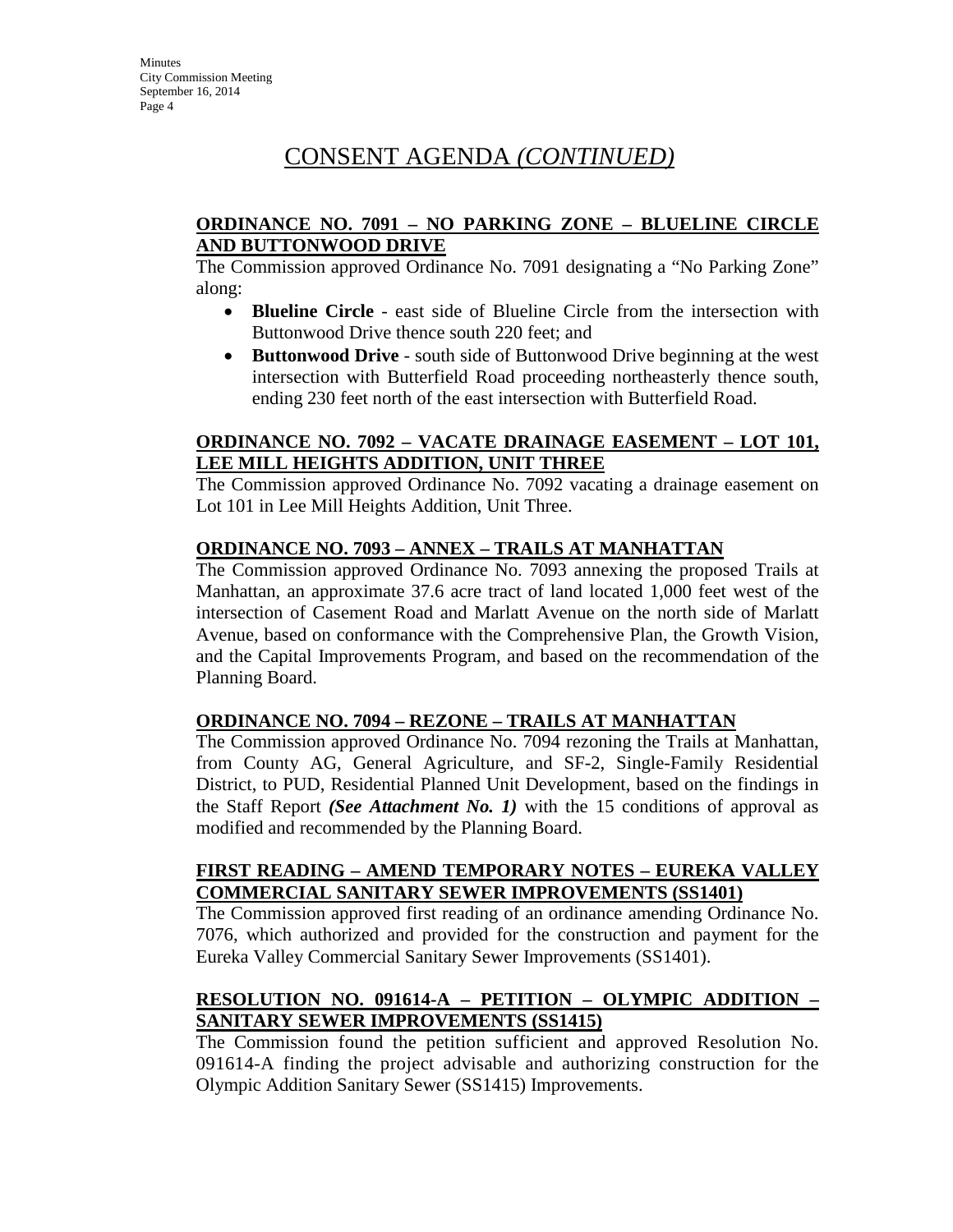## **RESOLUTION NO. 091614-B – PETITION – OLYMPIC ADDITION – STREET IMPROVEMENTS (ST1418)**

The Commission found the petition sufficient and approved Resolution No. 091614-B finding the project advisable and authorizing construction for the Olympic Addition Street (ST1418) Improvements.

#### **RESOLUTION NO. 091614-C – PETITION – OLYMPIC ADDITION – WATER IMPROVEMENTS (WA1413)**

The Commission found the petition sufficient and approved Resolution No. 091614-C finding the project advisable and authorizing construction for the Olympic Addition Water (WA1413) Improvements.

### **AGREEMENT – ENGINEERING SERVICES – OLYMPIC ADDITION – SANITARY SEWER (SS1415), STREET (ST1418). AND WATER (WA1413) IMPROVEMENTS**

The Commission authorized the Mayor and City Clerk to execute an agreement in an amount not to exceed \$129,905.00 with SMH Consultants, of Manhattan, Kansas, to perform professional services for the Olympic Addition Sanitary Sewer (SS1415), Street (ST1418), and Water (WA1413) Improvements.

### **\* AWARD CONTRACT – COMMUNICATION TOWER INSTALLATION (WA1114)**

Mayor Butler commented on the efficiencies to be achieved with the installation of the new communication tower as part of the overall water meter replacement and automation system.

Commissioner McCulloh provided clarification that the amount of the contract was significantly less than the Engineer's Opinion of Probable Cost.

The Commission accepted the Engineer's Opinion of Probable Cost in the amount of \$140,794.50; awarded a contract in the amount of \$52,565.00, subject to the approval of Kansas Department of Health and Environment, to Hayden Tower Services, Inc., of Topeka, Kansas; and authorized the Mayor and City Clerk to execute the contract for the Communication Tower Installation Project (WA1114).

### **AWARD CONTRACT – MANHOLE LID AND FRAME REPLACEMENT (SS1406)**

The Commission awarded a construction maintenance contract and authorized the Mayor and City Clerk to execute the contract in the amount of \$45,425.00 with Manhattan Trenching, Inc., of Manhattan, Kansas, for the 2014 Manhole Lid and Frame Replacement project (SS1406).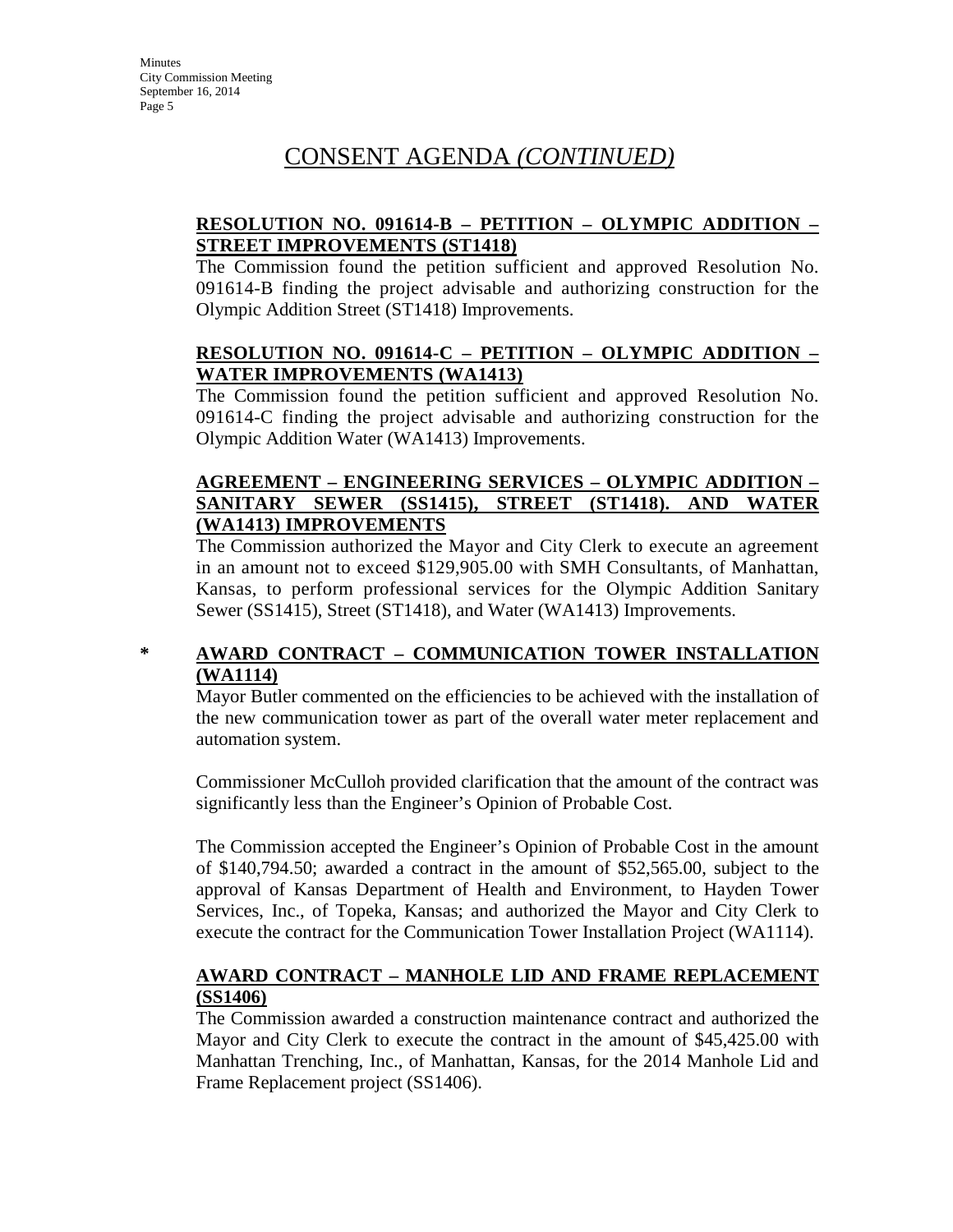### **REJECT BID – SANITARY SEWER FLUSH TANK ELIMINATION (SS1407)**

The Commission accepted the Engineer's Opinion of Probable Cost in the amount of \$39,500.00 and rejected the lone bid submitted by Westland Construction, Inc., of Basehor, Kansas, in the amount of \$103,250.00 for the Sanitary Sewer Flush Tank Elimination project (SS1407).

## **AWARD CONTRACT – LEE MILL HEIGHTS, UNIT 9 – SANITARY SEWER (SS1412), STREET (ST1412), AND WATER (WA1410) IMPROVEMENTS**

The Commission accepted the Engineer's Opinion of Probable Cost in the amount of \$1,228,000.00; awarded a construction contract in the amount of \$1,135,814.85 to Paver's, Inc., of Salina, Kansas; and authorized the Mayor and City Clerk to execute the contract for Lee Mill Heights, Unit 9, Sanitary Sewer (SS1412), Street (ST1412), and Water (WA1410) Improvements.

## **REJECT BIDS – BLUEMONT HILL WATERLINE (WA1211)**

The Commission accepted the Engineer's Opinion of Probable Cost in the amount of \$447,600.00; rejected all bids; and authorized City staff to rebid the Bluemont Hill Waterline (WA1211) project at a later date.

### **PURCHASE – WARNING SIREN (CIP #FR011E)**

The Commission authorized purchase of a Federal Signal Corporation warning siren in the amount of \$24,496.84 with Federal Signal, of University Park, Illinois; and authorized installation in the 4000 block of Anderson Avenue and relocation of three existing sirens to the following locations to Blue Valley Public Safety, of Grain Valley, Missouri, in the amount of \$29,233.60:

- Scenic Drive and Ledge Stone Drive (from the 4000 block of Anderson Avenue),
- 5952 Corporate Drive (from the 5500 block of Fort Riley Boulevard), and
- Grand Mere Parkway and Colbert Hills Drive (from Little Kitten Avenue and Everett Drive).

## **BOARD APPOINTMENTS**

The Commission approved appointments by Mayor Butler to various boards and committees of the City.

### *Bicycle Advisory Committee*

Appointment of Cydney Alexis, 728 Poyntz Avenue Apt. #1, to a three-year KSU term. Ms. Alexis' term will begin November 1, 2014, and will expire October 31, 2017.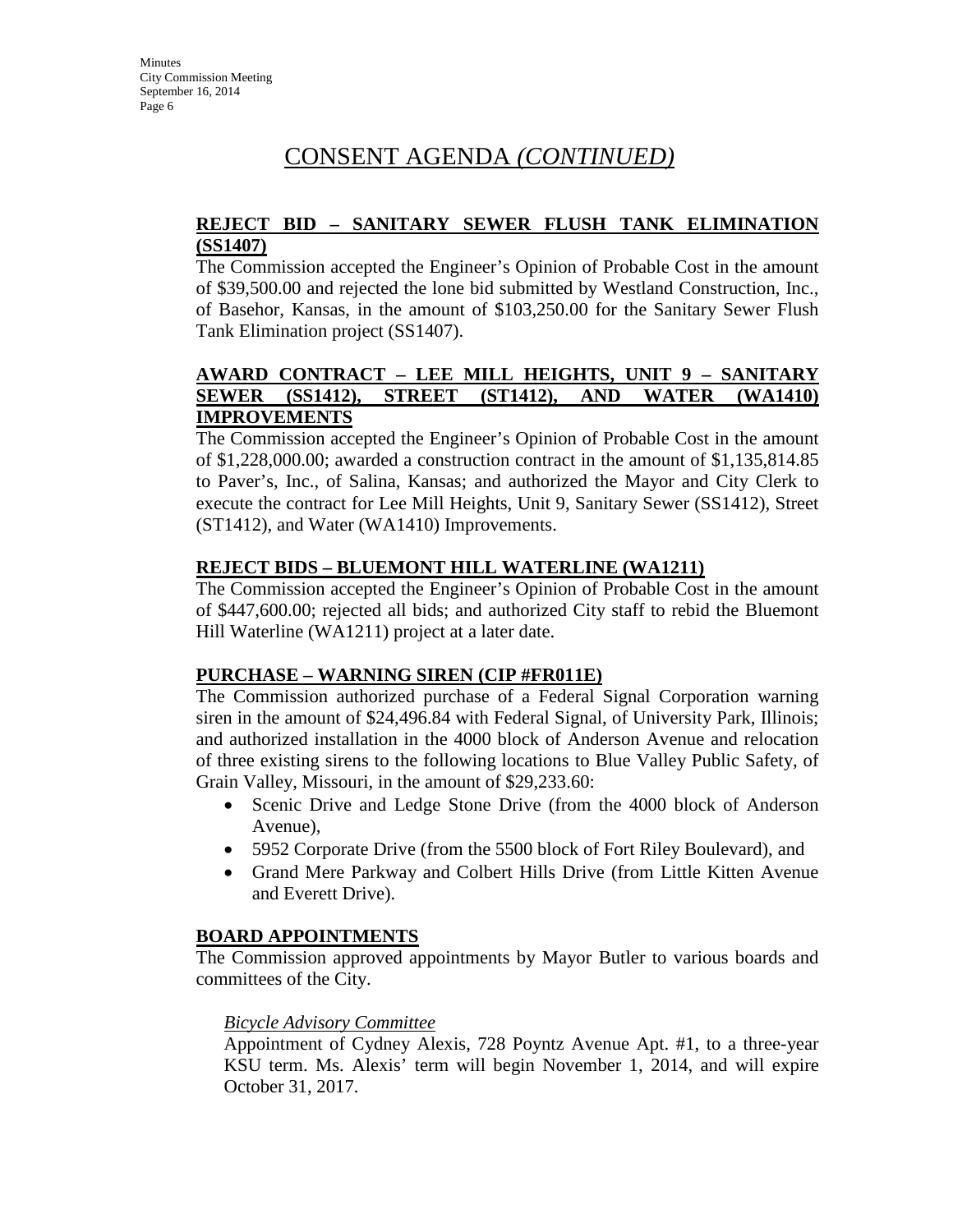#### **BOARD APPOINTMENTS** *(CONTINUED)*

*Douglass Center Advisory Board*

Re-appointment of Stan Hoerman, 2021 Blue Hills Road, to a three-year At-Large term. Mr. Hoerman's term will begin October 3, 2014, and will expire October 2, 2017.

Re-appointment of Floyd Rogers, 2304 Skyvue Lane, to a three-year At-Large term. Mr. Rogers' term will begin October 3, 2014, and will expire October 2, 2017.

Re-appointment of Donald Slater, 830 Yuma Street, to a three-year Geographical term. Mr. Slater's term will begin October 3, 2014, and will expire October 2, 2017.

#### *Parks and Recreation Advisory Board*

Appointment of Pat Hudgins, 3416 Westbaker Street, to fill the unexpired USD 383 term of Aaron Estabrook. Ms. Hudgins' term begins immediately, and will expire June 30, 2015.

After discussion, Commissioner Jankovich moved to approve the consent agenda. Commissioner McCulloh seconded the motion. On a roll call vote, motion carried 5-0.

# GENERAL AGENDA

### **PRESENTATION - 2013 CITY AUDIT**

Hillary Badger, Assistant Director of Finance, introduced the item.

Matt Schwartz, CPA, Varney & Associates CPAs, LLC, presented background information on the audit process and items reviewed during the 2013 City audit. He mentioned City employees responsible for providing information to complete the audit. He highlighted portions of the Management Letter for the 2013 City audit, Independent Auditor's Report, Sales Tax Revenue (STAR) Bond procedures report, Federal Awards reporting package, and Passenger Facility Charge (PFC) reporting package for the Manhattan Regional Airport.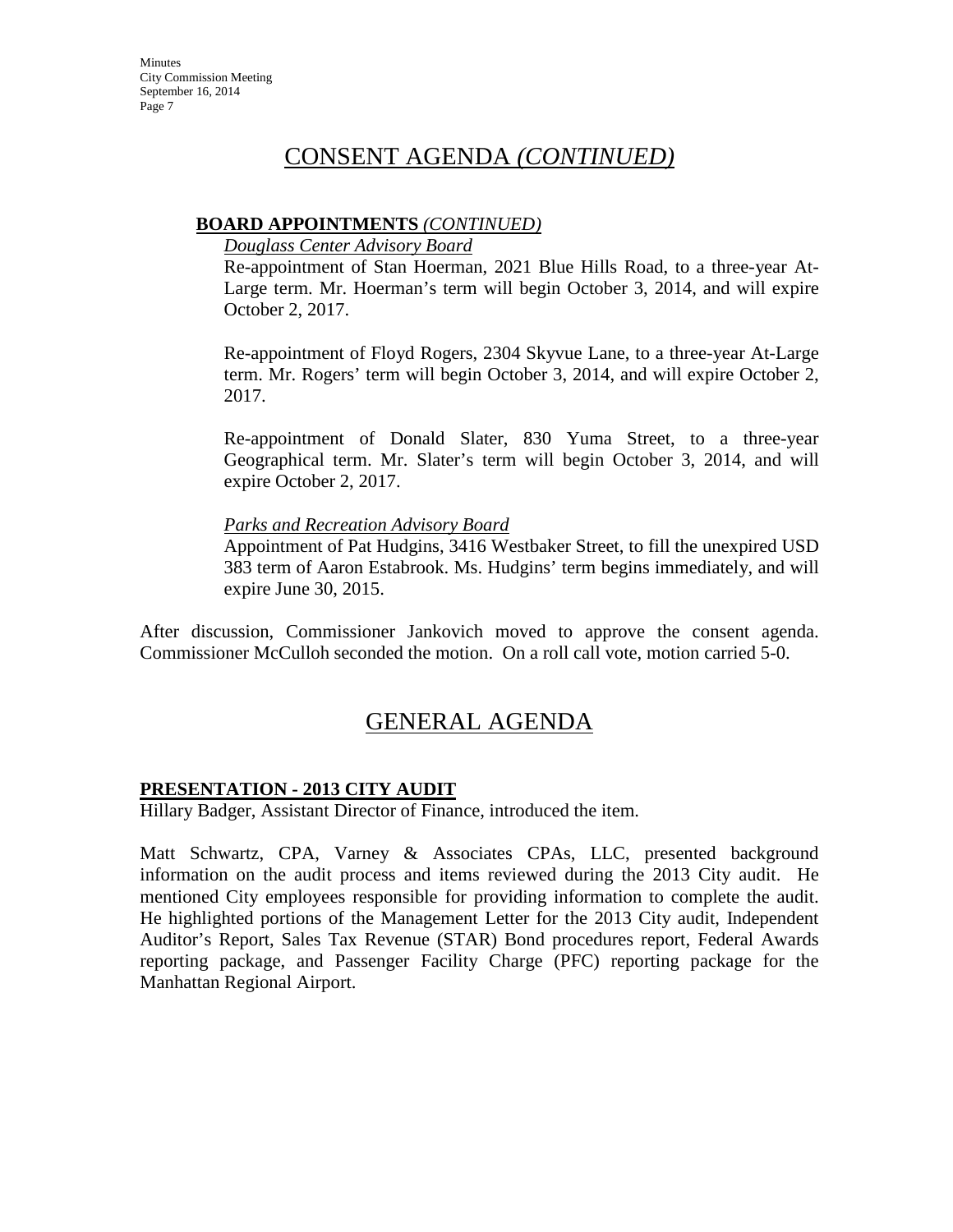# GENERAL AGENDA (*CONTINUED*)

## **PRESENTATION - 2013 CITY AUDIT** *(CONTINUED)*

Dr. Eric Higgins, Chair, Municipal Audit Committee, thanked the Committee members that serve on the Municipal Audit Committee, finance staff, and the auditors with Varney & Associates CPAs, LLC. He provided background information on the formation of the Municipal Audit Committee and presented additional information on the auditor's comments regarding payroll processing and reporting, economic development loans, capital asset worksheets, and financial reporting deadlines. He then responded to questions from the Commission.

Bernie Hayen, Director of Finance, responded to questions from the Commission regarding the payroll process and function. He stated that the payroll function is presently located with the Human Resources Department and informed the Commission that the Finance Department provides emergency back-up payroll with the Information Technology Division, where the payroll and accounting software system reside. He responded to questions from the Commission regarding current staffing and having a second set of eyes to review documents and reports.

Jason Hilgers, Deputy City Manager, provided additional information regarding discussions with Human Resources and the Finance Department about payroll responsibilities, procedures, and staffing. He then responded to questions from the Commission.

Matt Schwartz, CPA, Varney & Associates CPAs, LLC, provided additional information on the payroll procedures. He stated that the clerical error in payroll did not result in any serious consequences and provides an opportunity to have a conversation to improve the payroll procedures and review process.

Hillary Badger, Assistant Director of Finance, informed the Commission that Rina Neil, City Controller, would be doing the second reviews for Internal Revenue Service (IRS) items submitted.

Dr. Eric Higgins, Chair, Municipal Audit Committee, and Matt Schwartz, CPA, Varney & Associates CPAs, LLC, responded to additional questions from the Commission regarding internal controls and use of Excel spreadsheets.

Rina Neil, City Controller, provided additional information on the use of spreadsheets by the Finance Department and responded to questions from the Commission.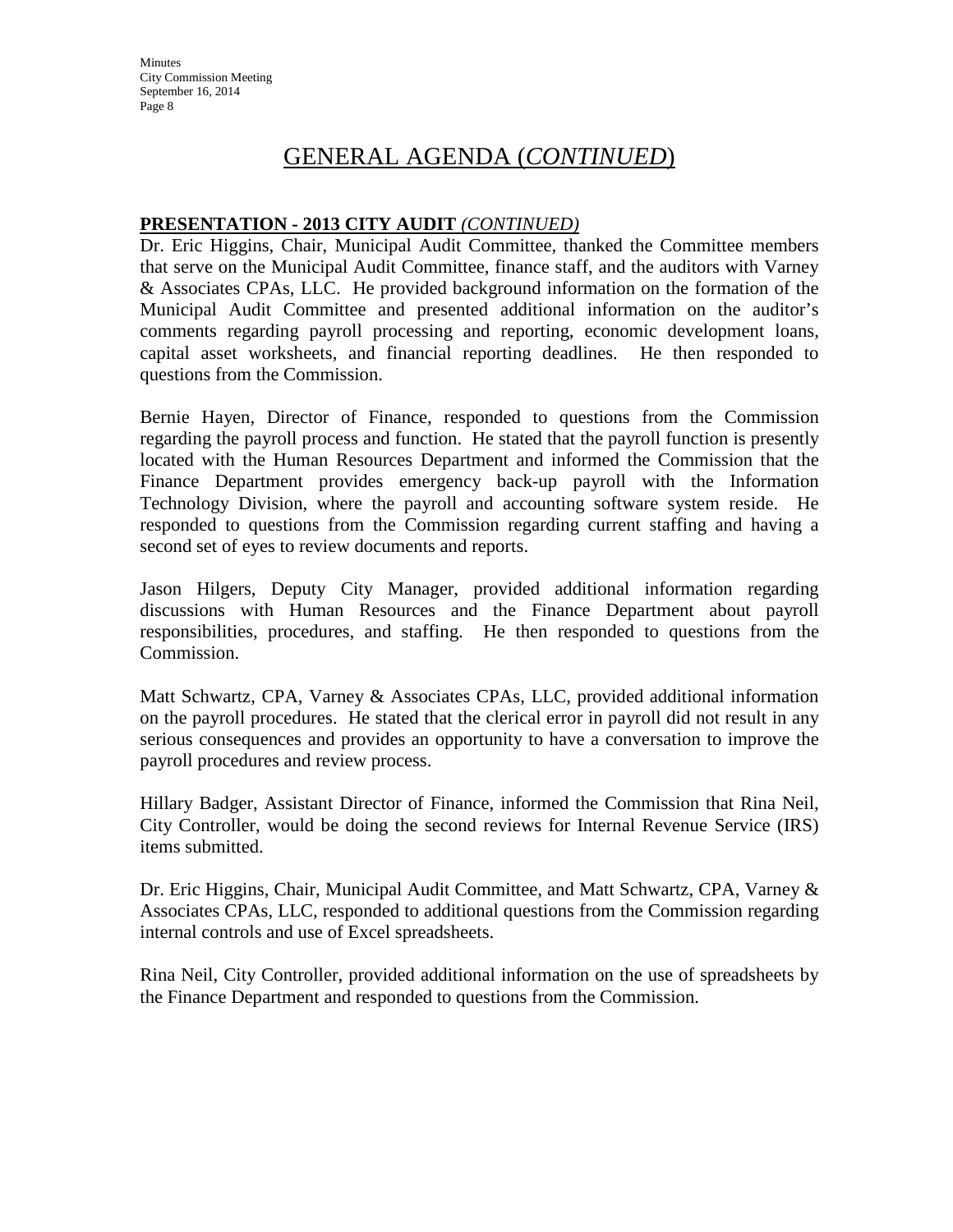# GENERAL AGENDA (*CONTINUED*)

## **PRESENTATION - 2013 CITY AUDIT** *(CONTINUED)*

Hillary Badger, Assistant Director of Finance, and Bernie Hayen, Director of Finance, provided additional information on the item and informed the Commission that the Finance Department purchased an inexpensive financial software product seven years ago; however, the software was not utilized due to issues experienced with the software company in providing support and software updates.

Dr. Eric Higgins, Chair, Municipal Audit Committee, provided additional information on the use of spreadsheets, potential database solutions, and the financial reporting deadline required to meet the requirement set by the Government Finance Officers Association (GFOA).

Jason Hilgers, Deputy City Manager, and Bernie Hayen, Director of Finance, informed the Commission that the City has received the Manhattan Housing Authority's financial statements after the deadline set by GFOA and is working with them to receive their financial statements earlier.

After discussion and comments from the Commission, Dr. Eric Higgins, Chair, Municipal Audit Committee, informed the Commission that the City needs to be responsive to what the auditor wants and discussed the collectability of economic development loans, account receivables, and the creation of an allowance valuation account.

Matt Schwartz, CPA, Varney & Associates CPAs, LLC, provided additional information on the economic development loans and discussed the importance in having the best financial picture going forward to know what resources will be coming back in from loans in order to foster future economic development.

Hillary Badger, Assistant Director of Finance, provided additional information regarding the involvement of the Finance Department in monitoring loans and providing oversight of the economic development accounts.

Jason Hilgers, Deputy City Manager, provided information on the economic development loan program and stated that the oversight and financial accountability would be assumed by the Finance Department. He informed the Commission that the annual Economic Development Report would be presented during the October 7, 2014, City Commission meeting.

Mayor Butler opened the public comments.

Hearing no comments, Mayor Butler closed public comments.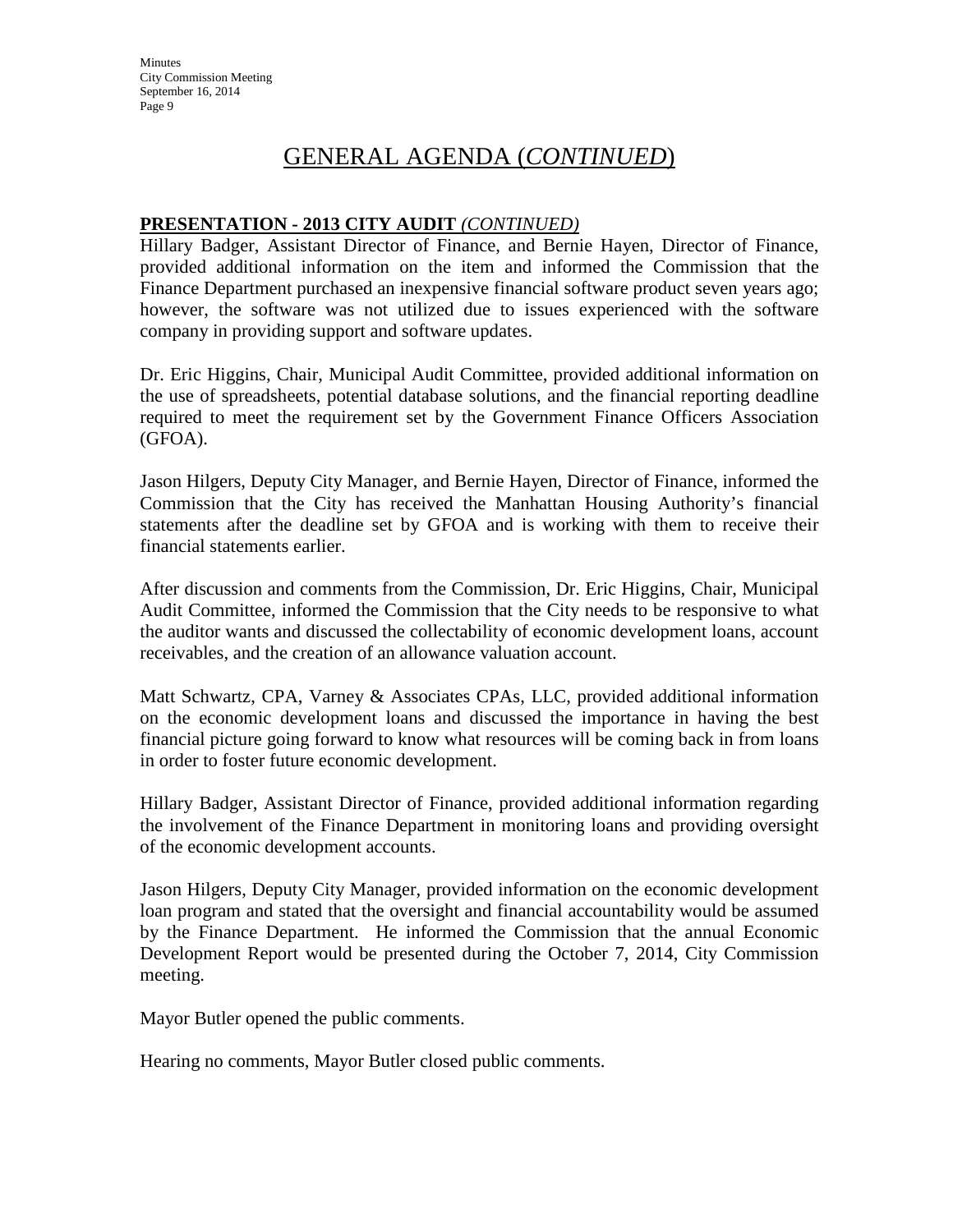## **GENERAL AGENDA (CONTINUED)**

#### FLINT HILLS METROPOLITAN PLANNING ORGANIZATION (MPO) **TRANSPORTATION PLAN UPDATE**

After additional discussion and comments from the Commission, Commissioner Jankovich moved to receive and accept the Auditor's reports for the 2013 City Audit. Commissioner Reddi seconded the motion. On a roll call vote, motion carried 5-0.

Stephanie Watts, Transportation Planner, Flint Hills MPO, presented information on the Flint Hills Transportation Plan, WikiMap tool, key stakeholder needs and issues, roadway level of service, and informed the community that there would be a Flint Hills Transportation Plan (FHTP) Open House on Wednesday, September 24, 2014, from 4:30 p.m. to 7:00 p.m., in the Manhattan City Commission Room, City Hall, 1101 Poyntz Avenue. She then responded to questions from the Commission regarding projections and provided clarification on the multi-model transportation plan and future opportunities to update the plan every five years.

Mayor Butler opened the public comments.

Hearing no comments, Mayor Butler closed the public comments.

As this was a discussion item only, no formal action was taken.

#### **ADJOURNMENT**

At 8:35 p.m., the Commission adjourned.

S. Fees, MMC, City Clerk Gary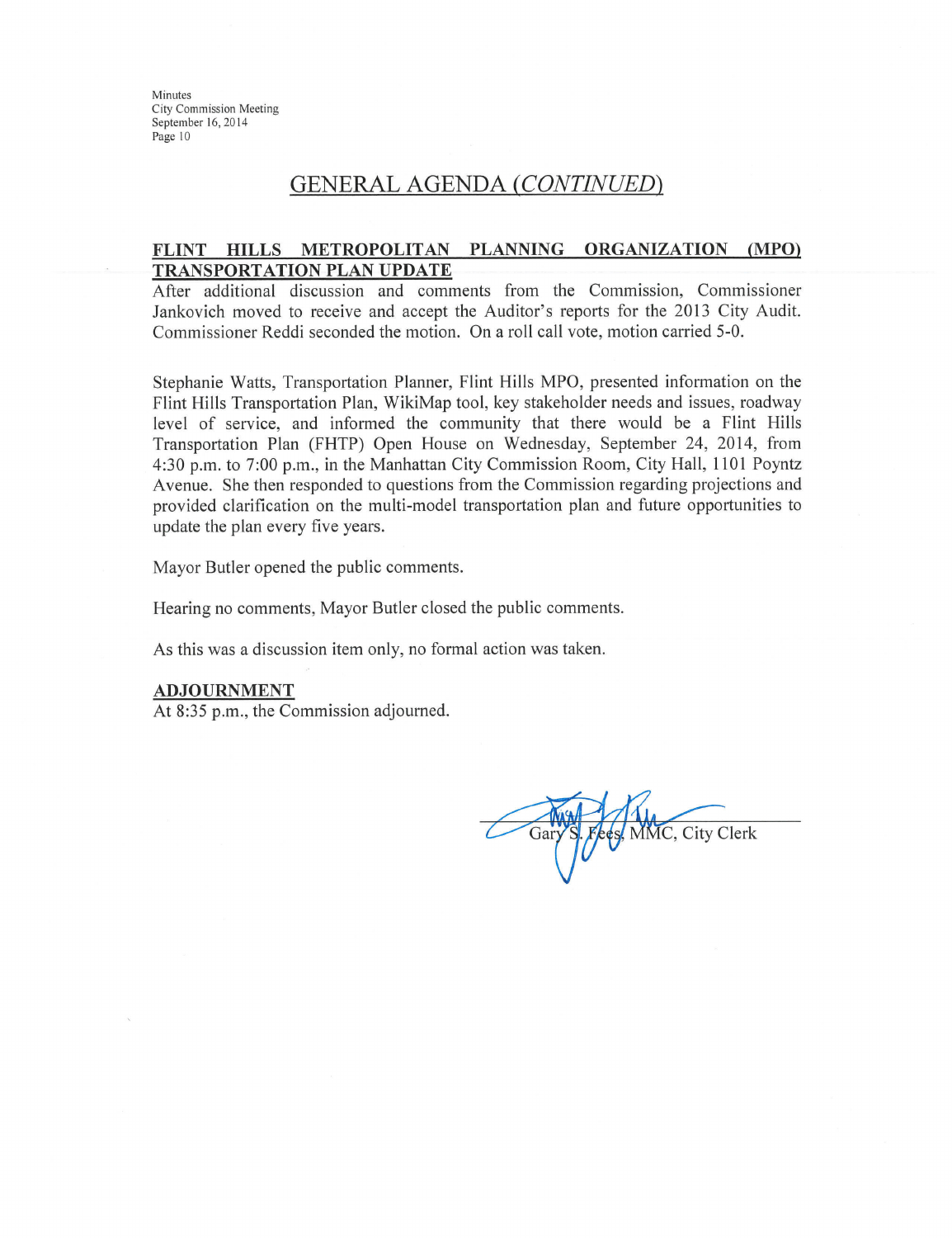*Attachment No. 1*

#### **STAFF REPORT**

## **APPLICATION TO REZONE PROPERTY TO PLANNED UNIT DEVELOPMENT DISTRICT**

## **BACKGROUND**

**FROM:** County AG, Agriculture District and SF-2, Single-Family District

**TO:** PUD, Residential Planned Unit Development

**OWNERS:** Lynda & Ronnie Phillips 700 Marlatt Avenue, Manhattan, Kansas

> Jason Huff 698 E. Marlatt Avenue, Manhattan, Kansas

K R & C S McKay Trust 265 Flicker Circle Carson City, Nevada

Mary Beth Irvine 3370 Casement Road, Manhattan, Kansas

**APPLICANT:** The Trails at Manhattan, a Limited Partnership (to be formed) 1200 E. Joyce Blvd, Fayetteville, Arkansas

**DATE OF NEIGHBORHOOD MEETING:** June 26, 2014

**DATE OF PUBLIC NOTICE PUBLICATION:** July 28, 2014

### **DATE OF PUBLIC HEARING: PLANNING BOARD:** August 18, 2014 **CITY COMMISSION:** September 2, 2014

**LEGAL DESCRIPTION:** Portions of four (4) unplatted tracts in Section 31, Township 9 South, Range 8 East (*see attached location map and legal description for boundary of proposed development)*

**LOCATION:** Generally located 1,000 feet to the west of the intersection of Casement Road and Marlatt Avenue on the north side of Marlatt Avenue.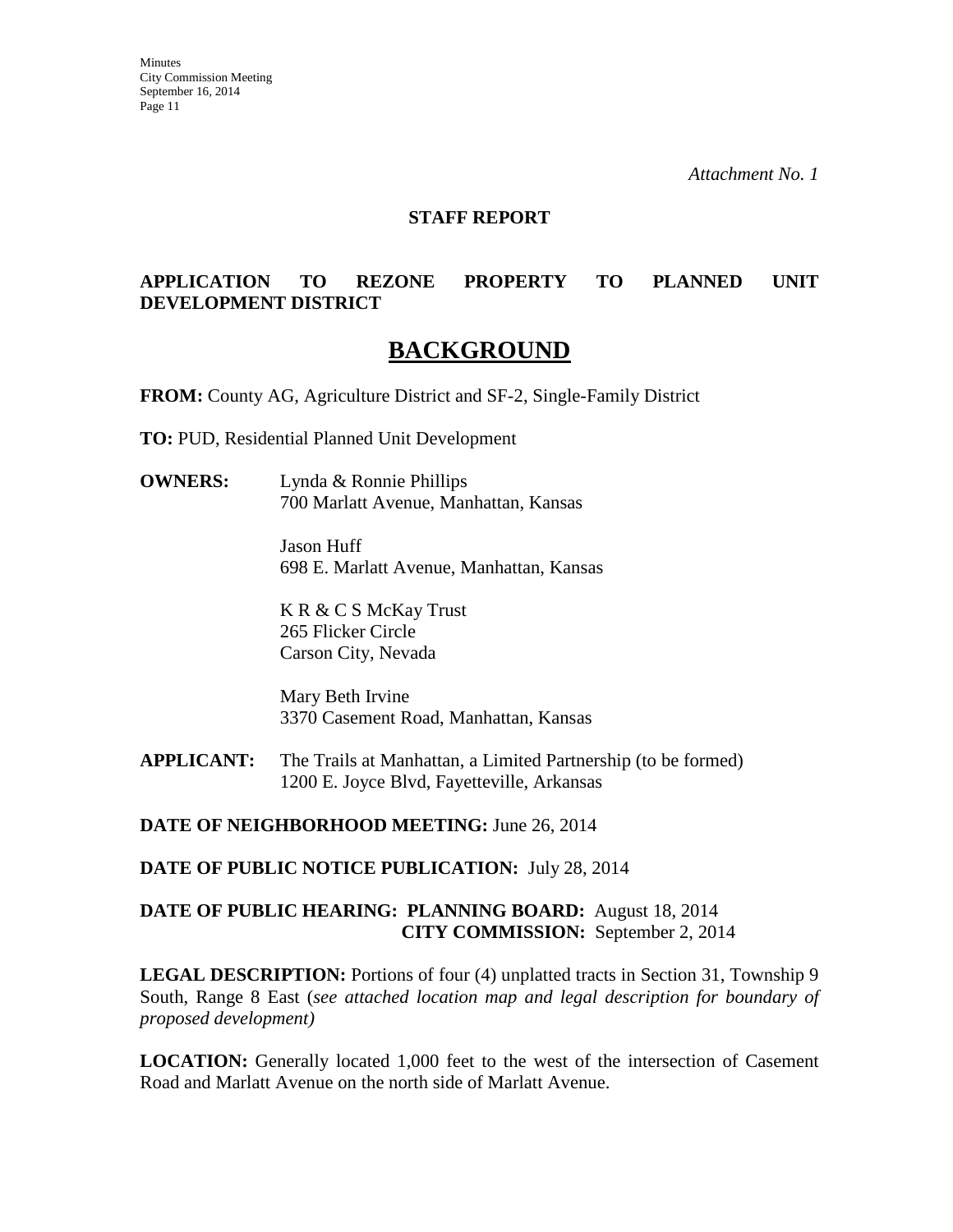**AREA:** Approximately 37.60 acres. 1.36 acres of the area is proposed to be dedicated as Marlatt Avenue right-of-way.

**PROPOSED USES:** The proposed use is multiple-family residential. The applicant indicates they are planning "to serve the housing market of Manhattan, KS including the community of students, teaches, and support staff from Kansas State University, military personnel at Fort Riley and the general public at large."

**PROPOSED BUILDINGS AND STRUCTURES:** An apartment complex consisting of forty (40), 18-unit apartment buildings with a mixture of one-bedroom and two-bedroom units for a total of 720 dwelling units (240 one-bedroom units and 480 two-bedroom units) and a two-story clubhouse, with fitness room, office space, meeting space and other related amenities on the first floor and a two-bedroom and a three-bedroom dwelling unit on the second floor. Additional improvements include an outdoor swimming pool and accessory building for mechanical equipment and restrooms, recreation area, signage, surface parking, and landscaping. Other structures that are tentatively proposed are a mailbox pavilion for the housing of the mailboxes for the entire development, storage buildings and cabana.

The application materials state the development will occur in two (2) phases, with the second phase to begin once the first phase is at capacity, which is anticipated in  $5 - 10$ years. Twenty-eight (28) apartment buildings, the clubhouse, recreation area, parking for those structures and the proposed retention basin will be constructed in the first phase. The remaining twelve (12) apartment buildings and associated parking will be constructed in the second phase.

### Apartment Buildings

Two (2) different building models are proposed for the development. The site plan references them as "Custom" or "Classic. There are to be twenty-four (24) "Custom" buildings and sixteen (16) "Classic" buildings in the development.

### *"Custom" Building Design*

The "Custom" building plans are 3-stories, approximately thirty-five (35) feet in height. Each building will have a footprint of approximately 5,900 square feet. The building will house twelve (12) two-bedroom units and six (6) one-bedroom units. The one-bedroom units will have a kitchen, one (1) bathroom and living room. The two-bedroom units will have a kitchen, two (2) bathrooms and a living room. Stairwells on both the front and rear of the building will provide access to the upper floors of the development. The upper floors will have a balcony. The first floors will have a patio. The exterior materials of the building will be brick and hardi-board lap siding and composite material roofing.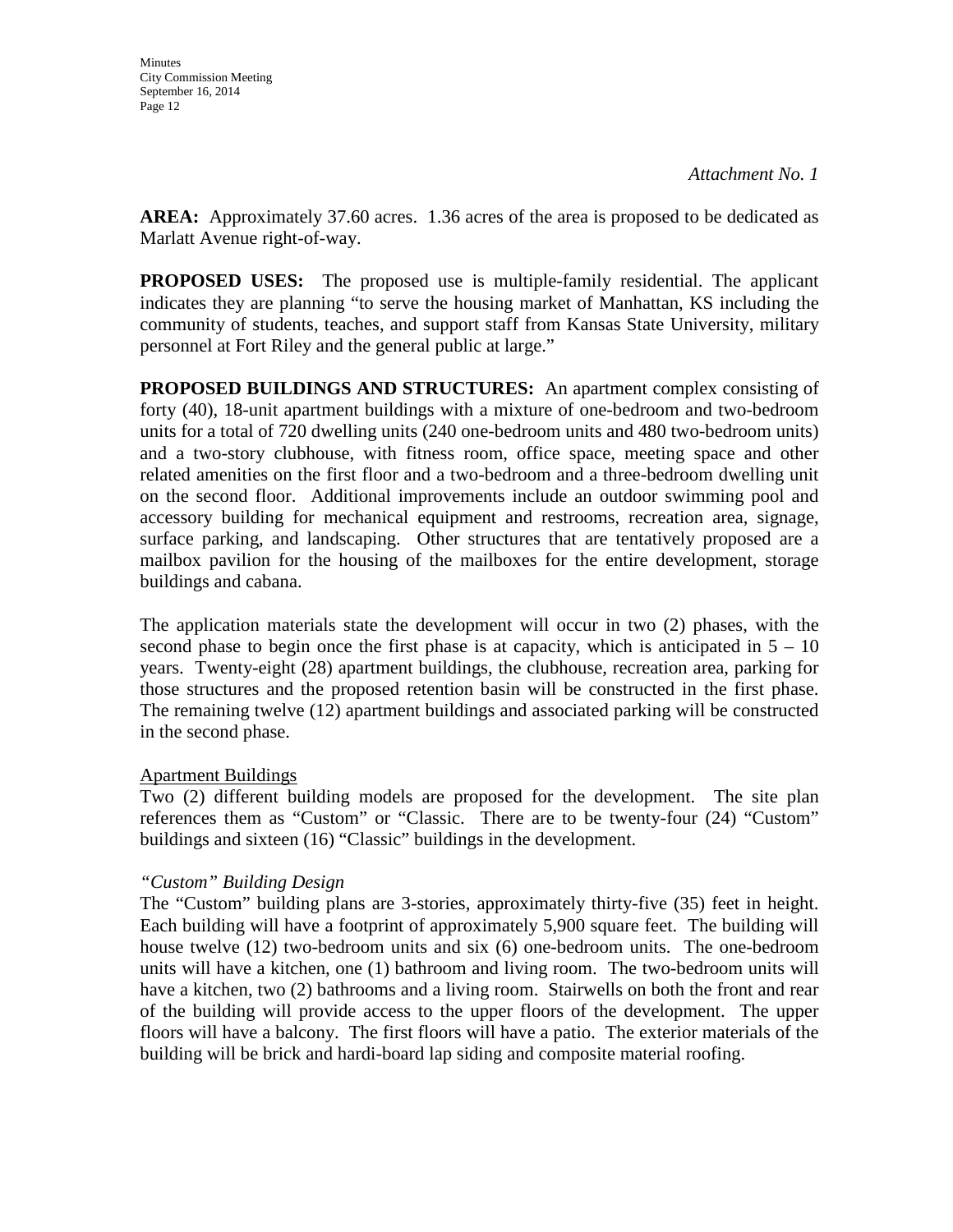*Attachment No. 1*

#### *"Classic" Building Design*

The "Classic" building plans are 3-stories, approximately thirty-three (33) feet in height. Each building will have a footprint of approximately 4,800 square feet The building type will house twelve (12) two-bedroom units and six (6) one-bedroom units. All units will have a kitchen, one (1) bathroom and living room. Stairwells on both the front and rear of the building will provide access to the upper floors of the development. The exterior materials of the building will be brick and hardi-board lap siding and composite material roofing.

#### **Clubhouse**

The clubhouse is two (2) stories tall (approximately 26 feet in height), with a footprint of approximately 4,500 square feet in area. The first floor will include a fitness room, business center, office and meeting spaces, a kitchen, two (2) tanning bedrooms and four (4) bathrooms. The second floor will consist of a two-bedroom dwelling unit, with a kitchen, two (2) bathrooms and a living room, and a three-bedroom dwelling unit with a kitchen, master bathroom, and a second bathroom and utility room. Both of these units will have balconies at the rear of the building.

#### Other Buildings

Other buildings proposed in the development include a mailbox pavilion, storage building, cabana and pool building, which include the mechanical equipment for the pools, restrooms and vending machines for the pool and recreation area. The site plan does not specifically show the location of these various structures. The details of these other structures are below.

| <b>Building</b>  | Height           | Footprint           | Materials                     |
|------------------|------------------|---------------------|-------------------------------|
| Mailbox pavilion | $\sim$ 17.5 feet | $\sim$ 270 sq. ft.  | Brick, EIFS and composition   |
|                  |                  |                     | roofing                       |
| Storage building | $\sim$ 18 feet   | $\sim$ 1870 sq. ft. | Brick and composition roofing |
| Cabana           | $\sim$ 15.5 feet | $\sim 620$ sq. ft.  | Brick, EIFS and composition   |
|                  |                  |                     | roofing                       |
| Pool building    | $\sim$ 14.5 feet | $\sim$ 1100 sq. ft. | Brick, EIFS and composition   |
|                  |                  |                     | roofing                       |

| <b>Use</b>                     | <b>Square Feet</b> | <b>Percentage</b> |
|--------------------------------|--------------------|-------------------|
| <b>Building</b>                | 219,886.5          | 13.93%            |
| Paved Area (Parking &          | 428,681.1          | 27.16%            |
| Driveways)                     |                    |                   |
| Sidewalks                      | 36,575             | 2.32%             |
| <b>Active Recreation Areas</b> | 50,640             | 3.21%             |
| <b>Total Open Space</b>        | 842,832.1          | 53.4%             |
| <b>Total Impervious</b>        | 685,145.6          | 46.6%             |

### **PROPOSED LOT COVERAGE**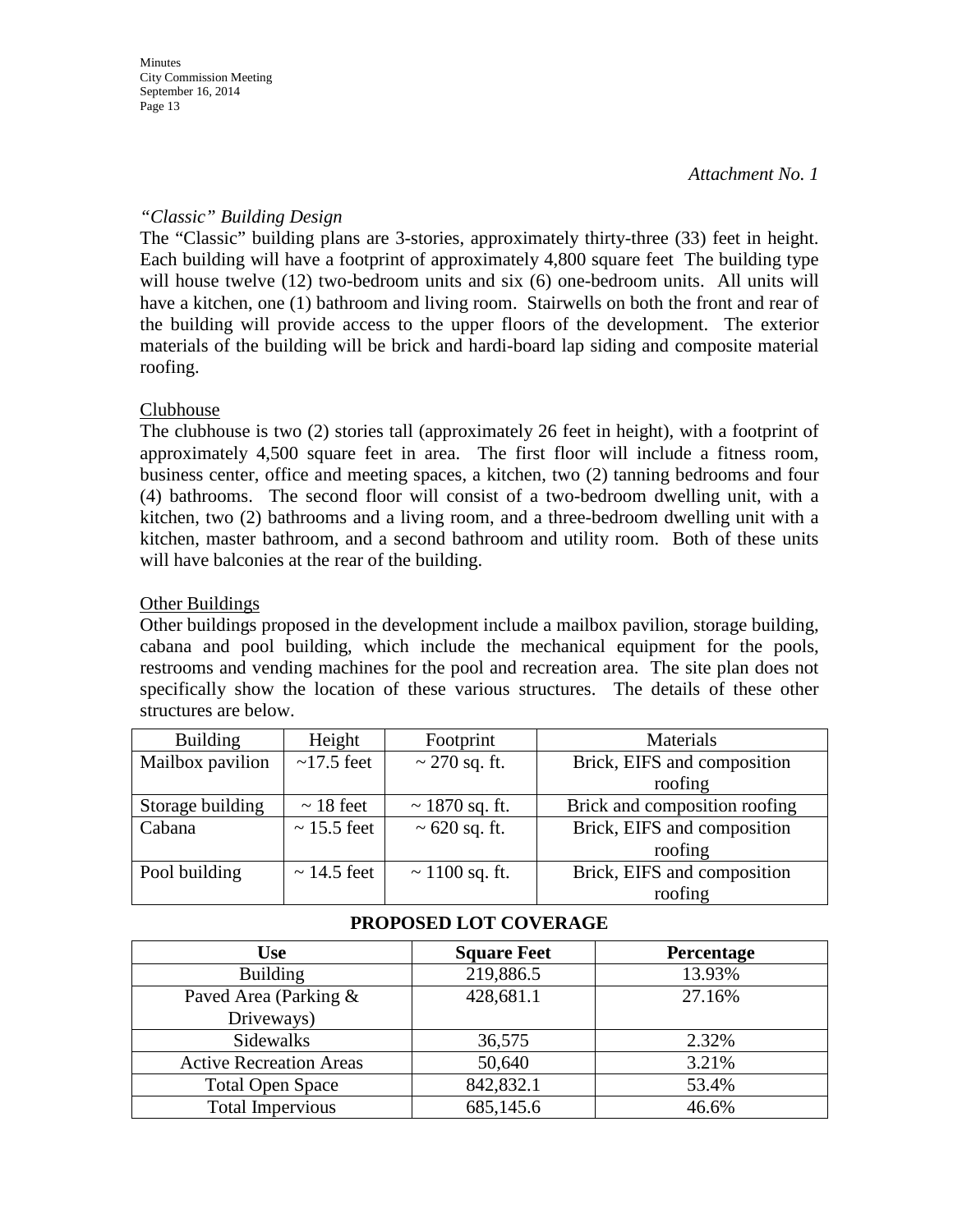#### **PROPOSED SIGNS:**

The application materials show two (2) permanent signs on curved brick veneer walls are proposed near the entrances to the development on Marlatt Avenue. The signs are to be identical and be approximately four (4) feet tall by twenty-three (23) feet wide (total of 92 square feet in area) and include the development name and phone number. The application materials show the signs to be externally illuminated. The brick walls where the signs are to be located are approximately forty (40) feet long and five (5) feet tall. The end caps of the walls will be approximately seven (7) feet tall and have decorative lights located on top of the caps.

Exempt signs for addressing and similar exempt signs will be permitted.

## **PROPOSED LIGHTING:**

The site plan shows light poles along the parking lots throughout the development. There will be typical residential building lighting. The Zoning Regulations requires that all lighting be shielded and fully cut off.

## **SIX REVIEW CRITERIA FOR PLANNED UNIT DEVELOPMENTS**

**1. LANDSCAPING:** Landscaping is functional for the site and consists of deciduous trees, bushes and shrubs and grass yard areas. The trees, shrubs and bushes are dispersed throughout the development. Significant plant materials are proposed along Marlatt Avenue and the west property line to buffer the development from the roadway and screen/buffer the development, including its parking lot from the adjacent single-family homes to the west. The application materials state that the proposed landscaping will be irrigated by underground sprinklers. The applicant will be responsible for maintenance of landscaped areas.

**2. SCREENING:** Deciduous trees, shrubs and bushes are proposed to be planted along Marlatt Avenue and west property line to buffer the parking. No screening on the north or east property lines is proposed. The trash dumpsters shown throughout the development are shown to be screened by a six (6) foot tall brick enclosure with solid screening gates.

The proposed swimming pool is to be enclosed by a five (5) foot tall wrought iron looking fence. This area is also to be buffered by deciduous shrubs and bushes.

Due to the size of development, including the number of off-street parking spaces and driveways, additional screening in the form of sight-obscuring fencing should be provided. City Administration recommends that a six (6) foot tall sight-obscuring fence be constructed at the perimeter of the entire site, except along Marlatt Avenue, to reduce any potential negative impacts on existing and future adjacent residential properties.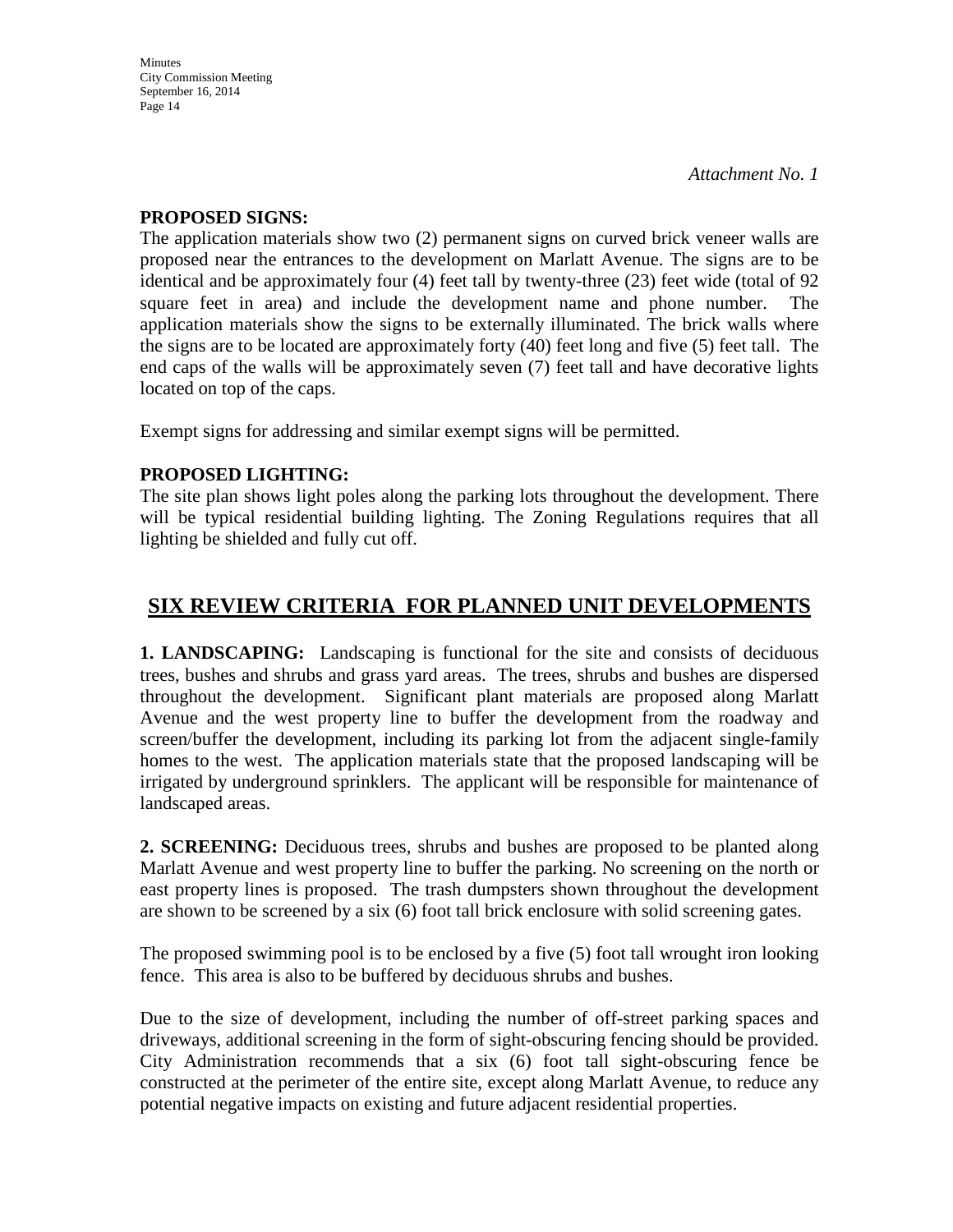**3. DRAINAGE:** The northern portion of the development is a natural drainage area from properties to the west. The proposed development plan shows an underground storm sewer that will collect the stormwater coming into the site and direct it towards a large wet detention basin proposed at the western side of the development.

The stormwater runoff from the development will be collected by curb and gutter along the parking lots and directed to area inlets, where underground storm sewers will take the stormwater to the proposed detention basin. Area inlets and underground storm sewer is also proposed along the rear yards of the buildings to collect those area's runoff.

The wet detention basin will drain to an underground storm sewer that will empty into the Marlatt Ditch to the south of Marlatt Avenue, where it will then drain to the Big Blue River. The wet detention basin is shown to be within a drainage easement.

On the east side of the development is a drainage swale that will collect the stormwater and empty the eastern area's storm water runoff to the Marlatt Ditch.

A Storm Water Management Report was provided by the applicant's consultant, Blew & Associates, P.A., dated July 23, 2014 *(see attachment*). The Report outlines the proposed stormwater infrastructure improvements and calculates the pre-development conditions vs. post-development conditions rates of runoff. According to the Report, the postdevelopment rate of runoff is decreased by approximately 6 cfs to 8 cfs across the 2-year, 10-year and 100-year storms. The consulting engineer has stated that the proposed drainage plan "is not deemed to increase existing risk to downstream life or property."

The preliminary FEMA Flood Insurance Rate Maps show the northern area, where the natural drainage area is located to be within the 1% Annual Chance Floodplain. The boundary of the future conditions flood model is present on the outer edge of this mapped floodplain. The FEMA base flood elevation (BFE) is shown to range from 1019 feet in the southeast to 1020 feet in the northwest area of this mapped floodplain. City Administration has requested that the lowest enclosed floors of all structures in the development be at least 1022 feet, to ensure that the FEMA and future conditions flood model are met.

**IT APPEARS THAT A SIGNIFICANT AMOUNT OF THE FILL REQUIRED TO ELEVATE THE SITE WILL COME FROM THE PROPOSED WET DETENTION BASIN ON THE WESTERN BORDER OF THE SITE. THIS ON-SITE CUT AND FILL PROPOSAL SHOULD MITIGATE ADVERSE IMPACTS, FROM THE REQUIRED ELEVATION OF THE BUILDINGS, ON ADJACENT PROPERTIES, AS IT PARTIALLY COMPENSATES FOR THE FILL NEEDED TO ELEVATE THE SITE ABOVE THE MAPPED BASE FLOOD ELEVATION.**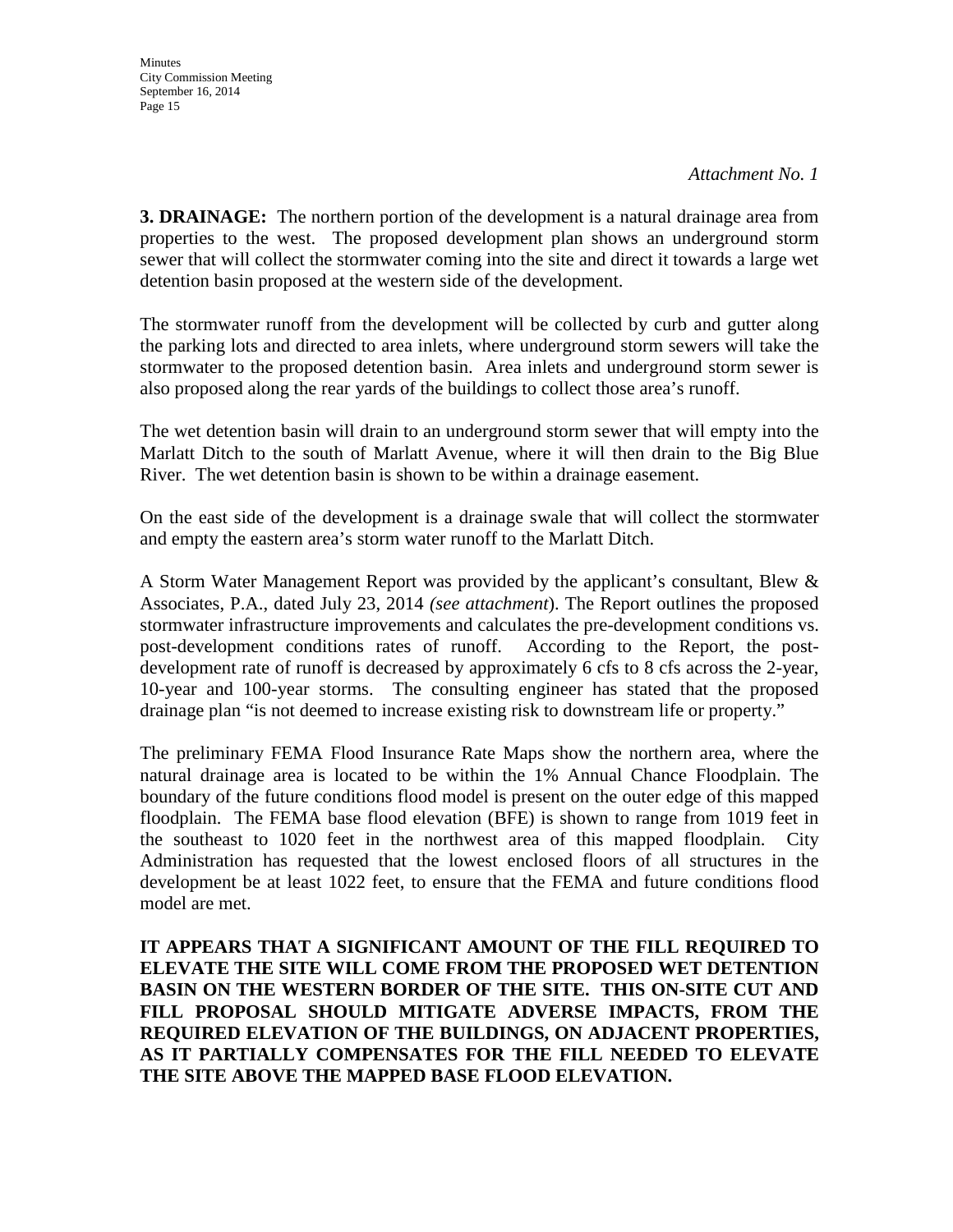The City Storm Water Engineer reviewed the proposed development and the drainage study and finds that the development meets the detention requirements of the Storm Water Management Master Plan (SWMMP). The Storm Water Engineer also reviewed the post construction BMP analysis conducted by the consultant and determined that the requirements have been met.

## **THE PUD IS CONDITIONED UPON THE SUBMITTAL OF AN AGREEMENT, WHICH WILL NEED TO BE REVIEWED AND APPROVED BY THE CITY. THE AGREEMENT WILL SET OUT RESPONSIBILITIES OF THE OWNERS OF PUD REGARDING MAINTENANCE OF STORM WATER IMPROVEMENTS, DRAINAGE EASEMENTS AND THE DETENTION AREAS. THE AGREEMENT GIVES THE CITY THE ABILITY TO ASSESS THE OWNERS FOR MAINTENANCE COSTS, IF NECESSARY.**

**4. CIRCULATION:** The internal circulation plan provides for safe, convenient and efficient movement of motorists and pedestrians. Two curb cuts are proposed onto Marlatt Avenue to provide access to the site. A shared driveway is proposed at the western entrance. The apartment complex will share a driveway with the two (2) adjacent singlefamily homes. The two (2) homes already share a driveway onto Marlatt Avenue. This existing driveway leading to the homes will be removed to avoid any conflict with the two access points. City Administration recommends a condition of approval that a long-term agreement between the applicant and these property owners shall be provided at the time of the application for the Final Development Plan and Final Plat. Conflicts between motorists and pedestrians are minimized. Internal access is by parking drives, which are maintained by the applicant.

The Traffic Study for the proposed PUD was prepared by Peters & Associates Engineers, Inc., dated July 14, 2014 (*see attachment*). The study determined that a total of approximately 358 new vehicle trips would be generated by the proposed development in the AM peak hour and approximately 435 new vehicle trips would be generated in the PM peak hour.

The Study also considered the projected traffic conditions for twenty (20) years in the future. Using the complete build-out of the PUD project and a two (2%) percent per year growth rate, the traffic study found that the current road network, including intersections would be adequate to handle the proposed development and community growth.

The Study concluded that the proposed development in its initial completion would not degrade the existing level of service at the existing intersections at Marlatt Avenue and Tuttle Creek Boulevard or Marlatt Avenue and Casement Road. The traffic study stated that although it was not warranted, a left-turn lane on Marlatt Avenue into the site is recommended at the western intersection to provide a safe turning movement into the development and to not impede eastbound through traffic on Marlatt Avenue.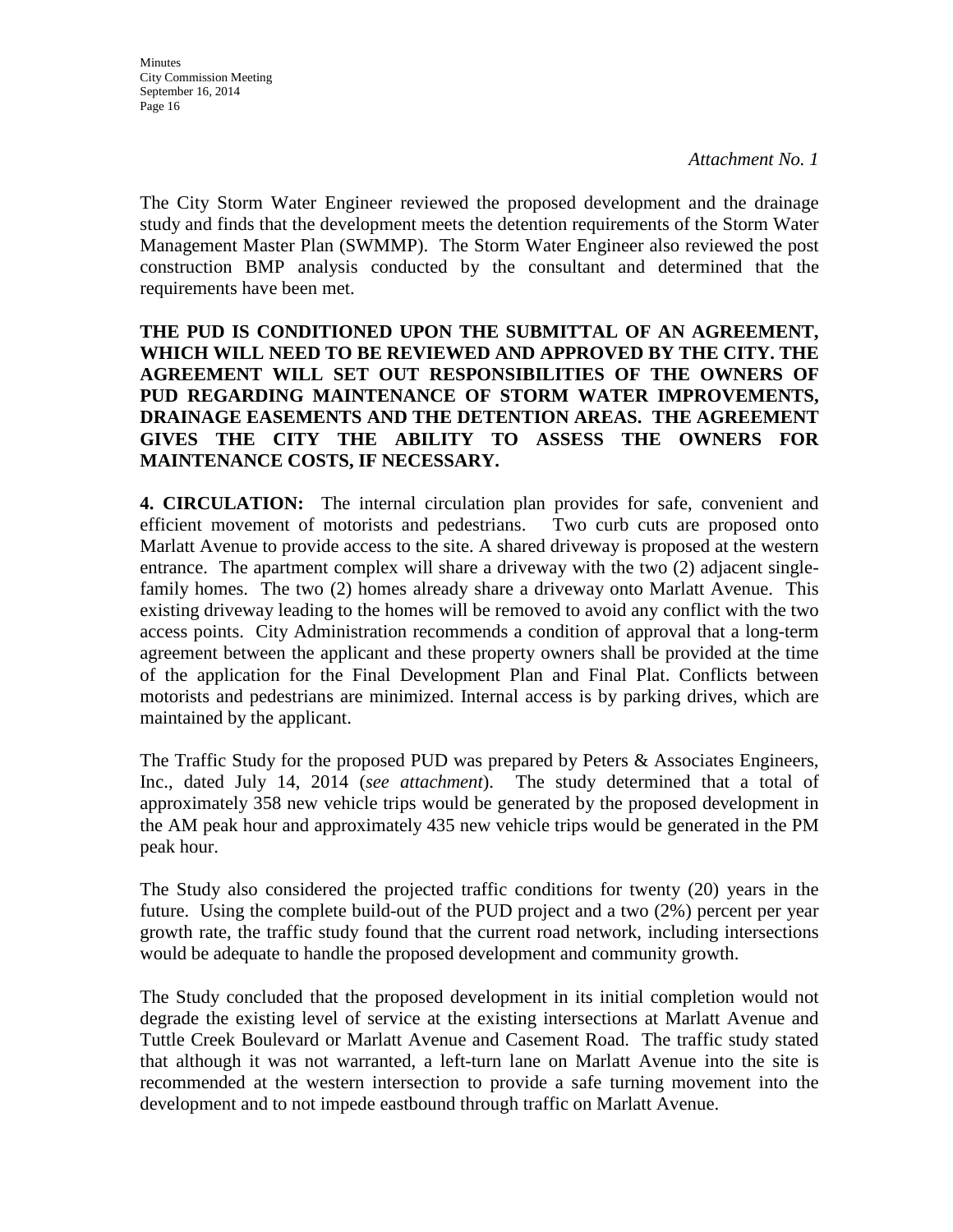**Minutes** City Commission Meeting September 16, 2014 Page 17

The proposed Preliminary Development Plan shows approximately 70 feet of additional right-of-way on the north side of Marlatt Avenue to be dedicated to the City to construct such street improvements.

The City Engineer has reviewed the development plan and traffic study and accepts the finding of the traffic study, which concludes that trips generated by the development will not negatively impact the level of service of the roadway and area interactions. The City Engineer also accepts the recommendation that a left-turn lane be provided for the east board traffic at the western access into the site.

#### Pedestrian and Bicycle Access

Pedestrian traffic is accommodated within the proposed development by sidewalks from the parking lots to the various apartments and accessory buildings. An eight (8) foot paved walking trail is also shown throughout the development to provide pedestrian and bicycle travel outside of the parking lots. This trail provides a pedestrian access to the south side of Marlatt Avenue, where a sidewalk exists.

The proposed walking trail mentioned above is located along Marlatt Avenue, but does not connect to the edges of the development. No sidewalk is currently located on the north side of Marlatt Avenue. At the time of the approval of the Preliminary and Final Plats of the Northwing Addition to the west, it was assumed that the street improvements of Marlatt Avenue by Riley County would include a sidewalk along the north side of Marlatt Avenue. However, that sidewalk was not constructed. To being the pedestrian infrastructure on the north side of the street, City Administration is recommending that the proposed trail or other type of ADA accessible sidewalk be extended to the edges of the development so that future developments can connect to it and complete the sidewalk network along Marlatt Avenue in the area. Other existing sidewalk gaps in the area will be completed when new development or redevelopment occurs.

Bike racks are not shown on the Preliminary Development Plans. Bike racks should be provided and shown on the Final Development Plan.

#### Off-Street Parking

The Manhattan Zoning Regulations for multiple-family dwellings base the required number of parking spaces on bedrooms per dwelling unit (one bedroom units  $-2$  spaces per unit; two bedroom units – 3 spaces per unit; and three bedroom units - 3.5 spacers per unit). Based on these requirements, the proposed PUD would need to provide a minimum of 1,927 off-street parking spaces (240-one bedroom units (480 spaces); 481-two bedroom units (1443 spaces); 1-three bedroom units (3.5 spaces)). The applicant has proposed 1,212 total off-street parking spaces, equivalent to 1.01 parking spaces per bedroom, which appears to be adequate to serve the mixture of bedroom types and tenant mix in the proposed PUD.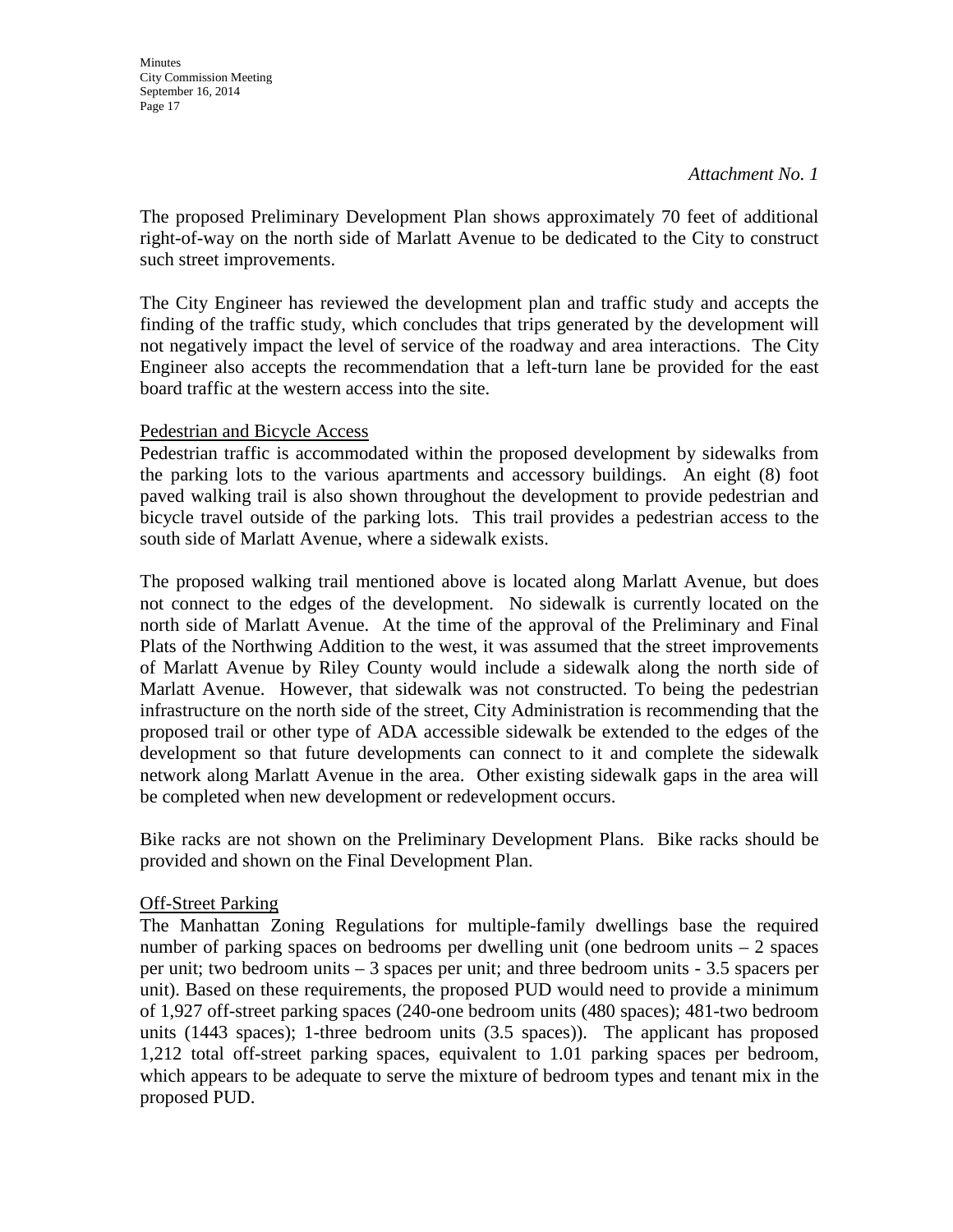**Minutes** City Commission Meeting September 16, 2014 Page 18

**5. OPEN SPACE AND COMMON AREA:** The applicant has made provisions for the continuity, preservation, care, conservation and maintenance of all open space within the PUD. Upon installation of landscaping, it will be maintained by the owner and watered by an underground sprinkling system.

A large active recreation area is proposed on the southern portion of the development, which includes a swimming pool, playground, tennis court, basketball court and putting green. A schematic of the playground and pool structure is provided (*see attached).* This active recreation area will be controlled and maintained by the owner.

**6. CHARACTER OF THE NEIGHBORHOOD:** The area can be characterized as a growth corridor of the City with single-family, two-family and multiple-family residential developments to the west of the site and south of Marlatt Avenue. Nelson's Landing subdivision, a Riley County development, consists of small-lot mobile home, modular, and single-family residential structures, located immediately to the west. Farther to the west is the Northwing Addition, a City single-family development in its early stages of being constructed. Further to the west are the Tuttle Creek Residences PUD apartment complex development, and the Colonial Gardens Manufactured Home Park. To the south of Marlatt Avenue is the Brookfield Neighborhood, which consists of single-family and two-family homes. The Eisenhower Middle School and sports complex is located to the southeast.

## **THIRTEEN MATTERS TO BE CONSIDERED WHEN CHANGING ZONING DISTRICTS**

**1. EXISTING USE:** Undeveloped row crop land. The site currently is planted with summer crops. The western portion of the site consists of two very deep single-family home lots. Both of the unplatted lots are over 1,000 feet in depth. The western lot is over 2,000 feet deep. The single-family homes are not included in the rezoning site and will remain.

**2. PHYSICAL AND ENVIRONMENTAL CHARACTERISTICS:** The site is typical Big Blue River Valley agriculture land, which is generally flat. The irregular shaped site has a natural drainage channel collecting stormwater from the northwest and directing the runoff to the southeast corner of site, where it empties into the Marlatt Ditch to the south, and eventually drains to the Big Blue River.

A portion of the site, generally along the natural drainage channel, is shown on the preliminary FEMA Flood Insurance Rate Maps as the 1% Annual Chance Floodplain. The City's Future Condition Flood Model is also present along the natural channel. The FEMA base flood elevation is 1019 feet in the southeast and 1020 in the northwest.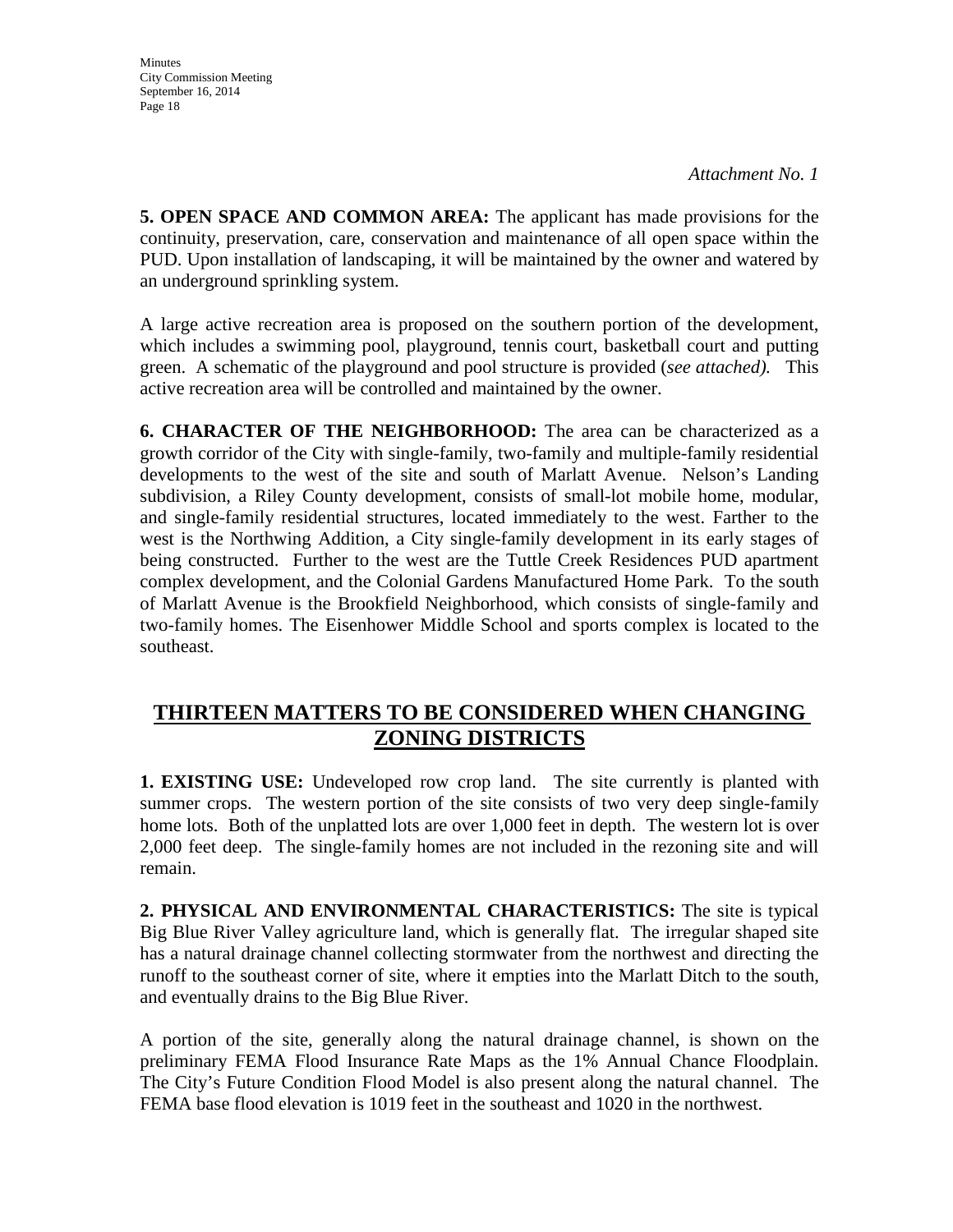## **3. SURROUNDING LAND USE AND ZONING:**

**NORTH:** Agricultural land; County Ag, General Agriculture District

**SOUTH:** Marlatt Avenue, a minor arterial road with varying right-of-way width, the Brookfield neighborhood, consisting of single-family detached, single-family attached and two-family dwellings; R-2, Two-Family Residential District; and R-1, Single-Family Residential District.

**EAST:** Row crop agricultural land and single-family homes in rural Riley County; County Ag District and SF-2, Single-Family District, and SF-4, Single-Family District

**WEST:** Single-family homes in the Nelson's Landing Neighborhood, vacant industrial land and the Northwing Neighborhood; County SF-2 District, D-2, Light Industrial District and City R-1, Single-Family Residential District.

**4. CHARACTER OF THE NEIGHBORHOOD:** See above under PUD Criteria Number 6, CHARACTER OF THE NEIGHBORHOOD.

**5. SUITABILITY OF SITE FOR USES UNDER CURRENT ZONING:** The site is currently in rural Riley County and zoned AG, Agricultural District and SF-2, Single-Family Residential District. The rezoning site is entirely being used for agriculture production.

The southern third of the SF-2 District tracts include single-family detached homes. These homes are not proposed to be within the rezoning site and will remain as they currently are. The remaining area of these tracts is used for row crop agriculture production.

The site's current use is suitable under its current zoning districts.

**6. COMPATIBILITY OF PROPOSED DISTRICT WITH NEARBY PROPERTIES AND EXTENT TO WHICH IT MAY HAVE DETRIMENTAL AFFECTS:** The site is in a growth corridor of the City. Increases in light, noise and traffic are expected. The applicant has taken appropriate measures to mitigate any potential adverse impacts on the adjacent properties, particularly the single-family residences to the west. The applicant is proposing a mixture of trees and shrubs along the west and southern property line to buffer the multiple-family development from the existing neighbors. City Administration is recommending a sight-obscuring fence, at least six (6) feet in height be located along the east, north and west property lines to further mitigate any light and noise impacting the existing and future neighbors of the development.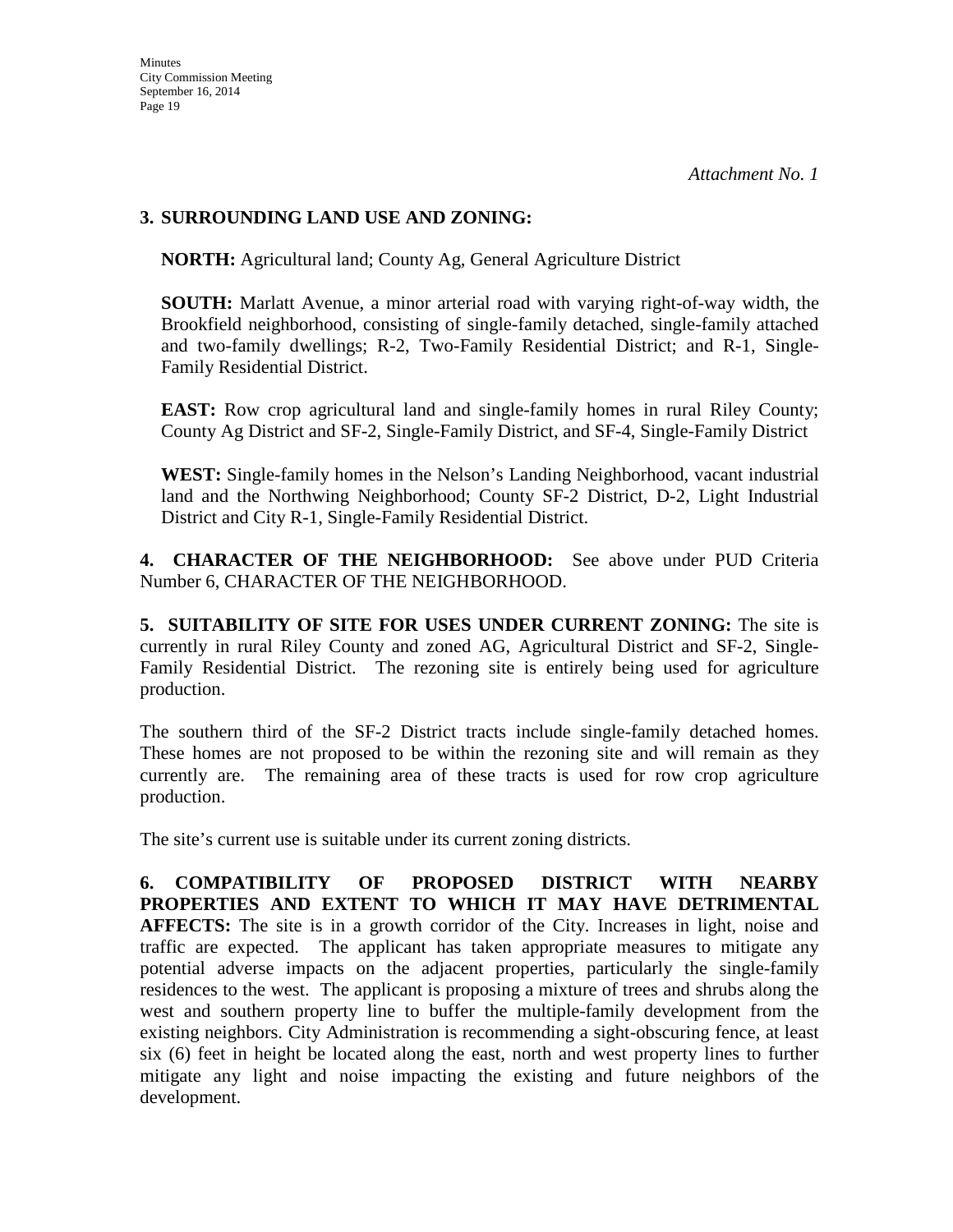*Attachment No. 1*

Parking lot lighting shall be fully shielded and cutoff at all property lines to minimize adverse impacts on the adjacent properties. City Administration recommends that a complete illumination study be provided with the Final Development Plan of the proposed PUD to ensure that no lighting will extend beyond the development boundaries.

The applicant's traffic study shows that while a significant traffic increase will occur with the proposed development, Marlatt Avenue is designed and constructed as a minor arterial corridor, which is intended to accommodate such traffic volumes. The traffic study recommends that an eastbound left turn lane be constructed for traffic movements into western entrance to the development for the safety and convenience of travelers on Marlatt Avenue and the residents and visitors to the development.

The applicant held a neighborhood meeting on June 26, 2014. According to the meeting summary, approximately 10 citizens from the area, mostly from Nelson's Landing attended. The summary states that the concerns raised in the meeting were:

- 1. Current drainage issues with the existing ditch that flows through the site.
- 2. The effect of the development would have on their access to potable water and sewer.
- 3. The negative effect that the development would have on their view across the site.
- 4. The neighbors in Nelson's Crossing (*Nelson's Landing*) did not want traffic on their street.

### **7. CONFORMANCE WITH COMPREHENSIVE PLAN: THE PROPOSED SITE IS SHOWN ON THE FUTURE LAND USE MAP AS A COMBINATION OF RESIDENTIAL LOW/MEDIUM DENSITY (RLM) AND ENVIRONMENTALLY SENSITIVE AREA/FLOOD HAZARD AREA. THE APPLICABLE POLICY STATEMENTS FOR THE RLM DESIGNATION ARE:**

*Residential Low/Medium Density (RLM)*

#### RLM 1: Characteristics

*The Residential Low/Medium Density designation incorporates a range of singlefamily, single-family attached, duplex, and town homes, and in appropriate cases include complementary neighborhood-scale supporting land uses, such as retail, service commercial, and office uses in a planned neighborhood setting, provided they conform with the policies on Neighborhood Commercial Centers. Small-scale multiple-family buildings and condominiums may be permissible as part of a planned unit development, or special mixed-use district, provided open space requirements are adequate to stay within desired densities.*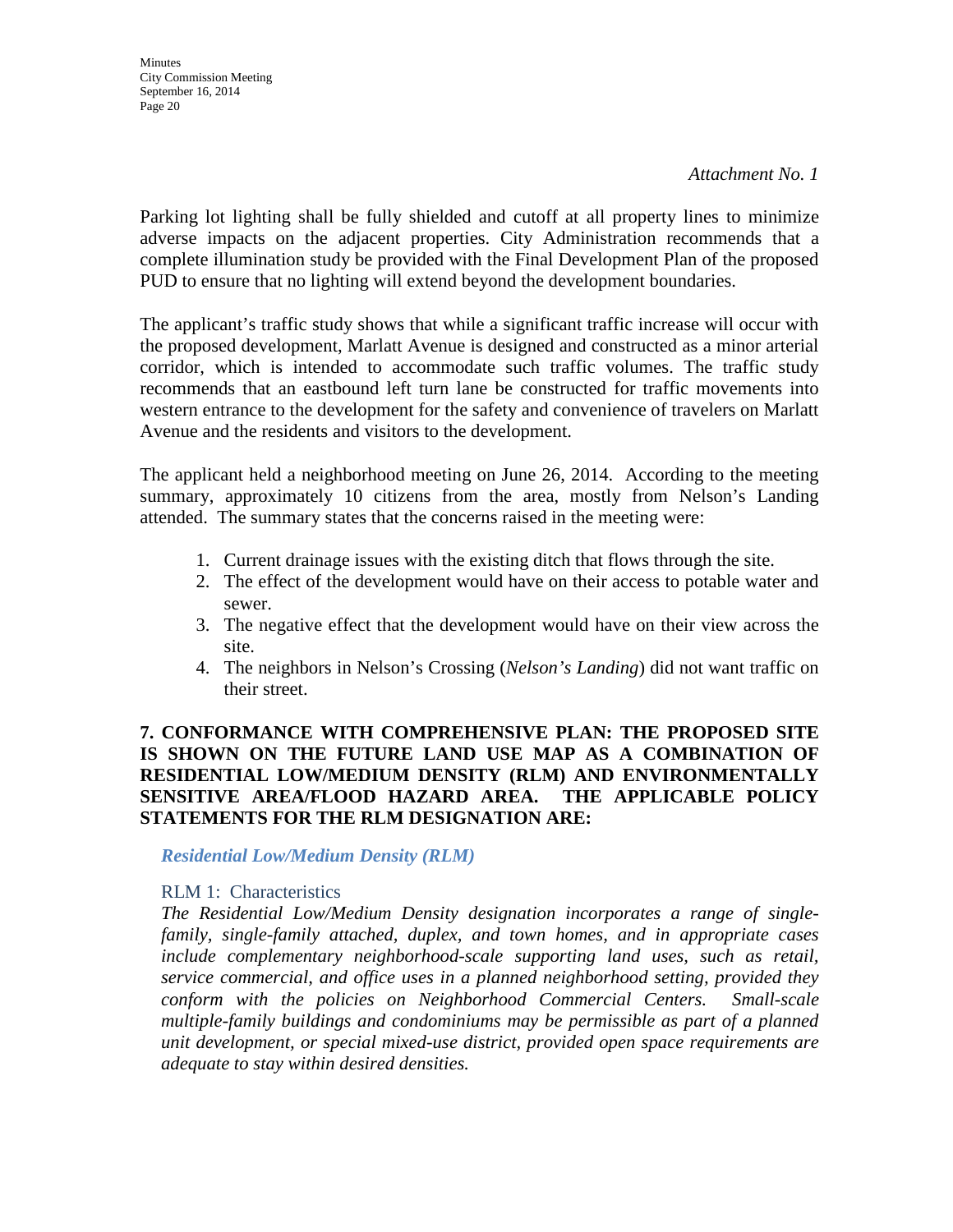#### RLM 2: Appropriate Density Range

*Densities in the Residential Low/Medium designation range between less than one dwelling unit/acre up to 11 dwelling units per net acre.* 

#### RLM 3: Location

*Residential Low/Medium Density neighborhoods typically should be located where they have convenient access and are within walking distance to community facilities and services that will be needed by residents of the neighborhood, including schools, shopping areas, and other community facilities. Where topographically feasible, neighborhoods should be bounded by major streets (arterials and/or collectors) with a direct connection to work, shopping and leisure activities.* 

#### RLM 4: Variety of Housing Styles

*To avoid monotonous streetscapes, the incorporation of a variety of housing models and sizes is strongly encouraged in all new development.* 

The Preliminary Development Plan shows 722 dwelling units within the 41 buildings. The net density, based on the application materials is 19.9 dwelling units per net acre. The most applicable policy statements for the proposed development are Residential High Density (RHD). The policy statements are:

#### *Residential High Density (RHD)*

#### RHD 1: Characteristics

*The Residential High Density designation is designed to create opportunities for higher density neighborhoods in both an urban downtown setting and a suburban setting. Within an urban or downtown setting, the designation accommodates higher-intensity residential housing products, such as mid to high-rise apartments, townhomes and condominiums, combined with complementary non-residential land uses, such as retail, service commercial, and office uses, often within the same building. In other areas of the community, Residential High Density neighborhoods can be accommodated in a less vertical or urban fashion, such as in planned apartment communities with complimentary neighborhood service commercial, office and recreational facilities. These neighborhoods could be implemented through a Planned Unit Development or by following design and site plan standards (design review process).* 

#### RHD 2: Appropriate Density Range

*Possible densities under this designation are 19 dwelling units per net acre and greater.*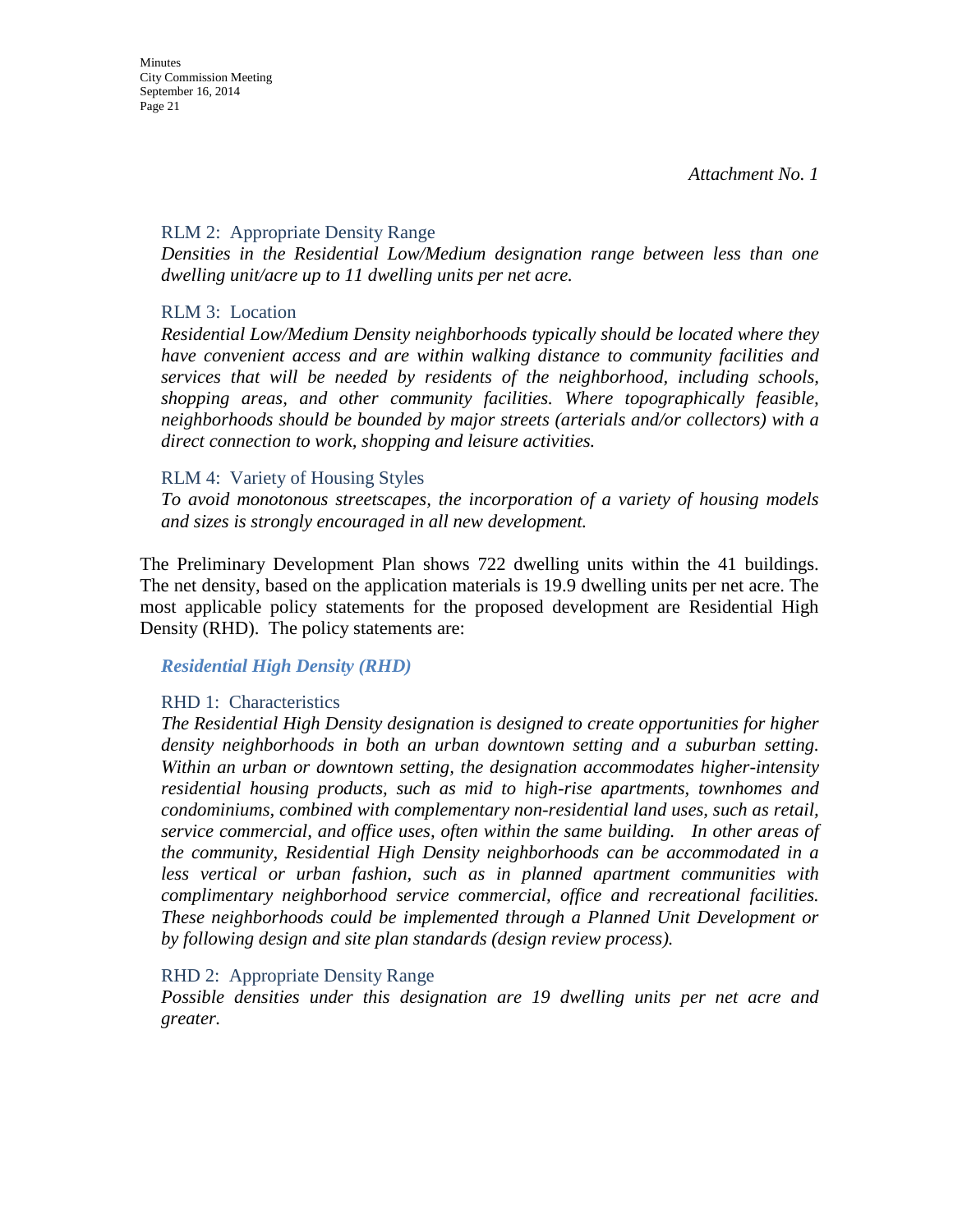#### RHD 3: Location

*Residential High Density uses are typically located near intersections of arterials and collector streets, sometimes providing a transition between commercial or employment centers and lower density neighborhoods. High-density neighborhoods should not be located in settings where the only access provided consists of local streets passing through lower density neighborhoods. In a more urban or downtown setting, residential high density may be combined with active non-residential uses in a vertically mixed-use building.* 

#### RHD 4: Building Massing and Form

*Plain, monolithic structures shall be avoided. Infill projects should be compatible with the established mass and scale of other buildings along the block. In a planned apartment community context, large buildings shall be designed with a variety of wall planes and roof forms to create visual interest.* 

#### RHD 5: Mix of Uses

*Non-residential uses should generally not exceed 25% of the total floor area in a mixed-use structure.*

#### RHD 6: Parking Location and Design

*Within an established urban neighborhood, such as the downtown core, adequate offstreet parking should be located behind buildings or within mixed-use parking structures.*

#### RHD 7: Structured Parking

*Structured parking garages, often necessary for this type of development intensity, should be designed with a similar level of architectural detail as the main building. Incorporating active uses, such as retail spaces, into the ground floor is strongly encouraged, particularly in downtown settings.*

The Comprehensive Plan's Future Land Use Map designates the site for RLM Low to Medium density residential development with a net density of up to eleven (11) dwelling units per net acre. The proposed development has a net density of slightly over 19 dwelling unit per net acre, at 19.9 dwelling units per net acre. However, the site location and proposed PUD do conform to the policies of the Residential Medium to High Density (RHD) classification, as the complex is located along a minor arterial street and is being designed through the Planned Unit Development process with attention paid to the massing and design of the apartment buildings, location of parking and providing a variety of on-site amenities for the complex's residents and visitors.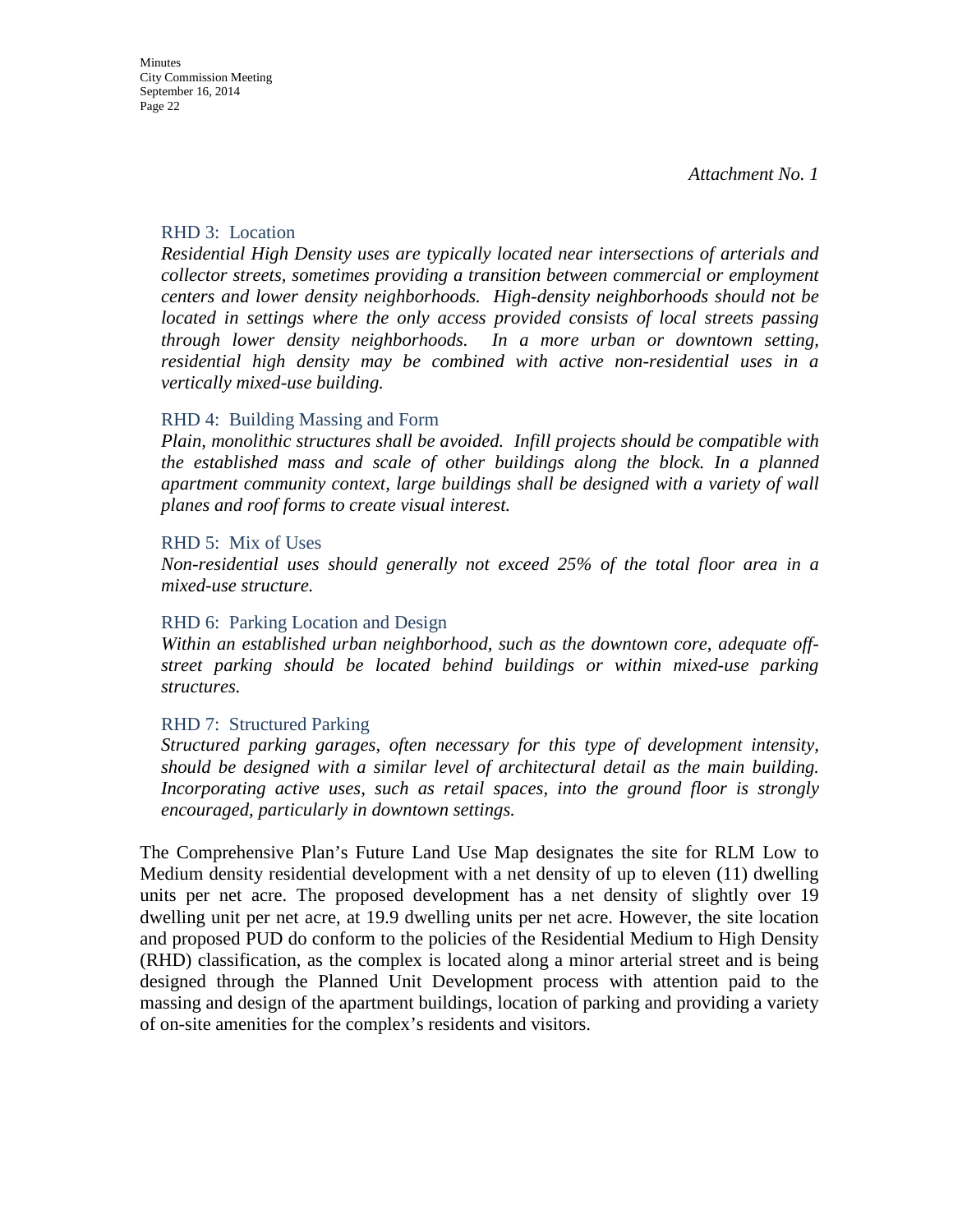*Attachment No. 1*

The Comprehensive Plan's Future Land Use Map shows higher density residential development in the neighborhood directly south of the site and Marlatt Avenue and to the northeast of the site along the west side of Casement Road, and is designated as Residential Medium/High Density (RMH) from eleven (11) dwelling units to nineteen (19) dwelling units per net acre. The PUD proposal shifts the higher density residential development envisioned for the neighborhood from the south side of Marlatt Avenue, which was built out as a low to medium density neighborhood, and from along the unimproved rural section of Casement Road which is not in the City, to the proposed site along the north side of the Marlatt Avenue arterial corridor which has already been improved to urban standards and annexed in 2011.

#### A portion of the rezoning site is also designated as **ENVIRONMENTALLY SENSITIVE AREA/FLOOD HAZARD AREA. THE APPLICABLE POLICIES ARE AS FOLLOWS:**

#### *CHAPTER 5: NATURAL RESOURCES AND ENVIRONMENT*

#### **NRE 1: Corridors, Buffers, and Linkages and Preserved Open Space**

*The City and County should use a variety of methods (both public and private) to facilitate the creation of a continuous, permanent, system of open space corridors using natural features such as preserved open space areas, drainages, streams, and rivers to the extent possible. Corridors should be identified during the subdivision or master planning process and should be used to provide linkages within and between noncontiguous parks, environmentally sensitive and preserved open space areas, as well as neighborhoods and other development areas. Buffers can also be used to provide a transition between different intensities of uses. The current width and shape and other features of a naturally occurring corridor (such as a drainageway) should be preserved, in order to maintain its environmental integrity and avoid creating an "engineered" appearance.*

#### **NRE 4: Environmentally Sensitive Areas: Wildlife Habitat and Corridors, Wetlands, Riparian Areas and Prairie Ecosystems**

*The Urban Area is home to a variety of environmentally sensitive areas, including: Wildcat Creek, the Big Blue and Kansas Rivers, numerous secondary stream corridors, drainage areas, and wetlands, as well as prairie ecosystems. In addition to their scenic quality, these areas provide other benefits, such as water quality enhancement and flood control, potential ecotourism, and also serve as important wildlife habitat. The City and County shall work to ensure that development impacts upon these areas are minimized.*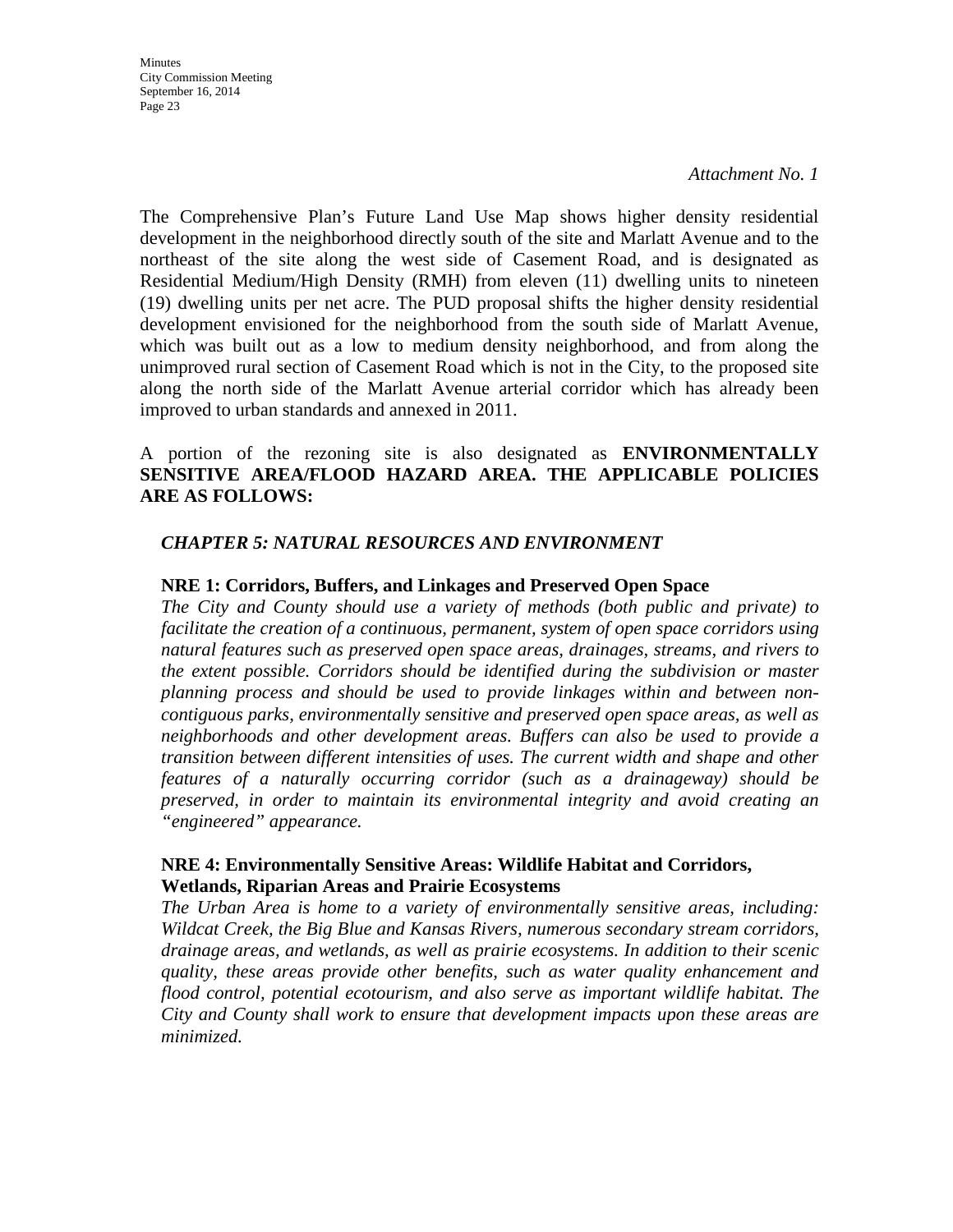#### **NRE 5: Environmentally Sensitive Site Design**

*The City and County shall ensure that environmentally sensitive site design practices are used in new development. Sensitive site design practices can minimize unnecessary physical and visual impacts upon the surrounding landscape, caused by excessive removal of existing vegetation or severe roadway cuts, and excessive grading of natural topography.*

### **NRE 6: Natural Hazards**

*Development shall be prohibited in areas where natural hazards have been identified which have the potential to endanger life, resources, and property. Within the Manhattan Urban Area, these hazards include steep slopes (20% or greater, floodways, and other special flood hazard areas.*

The portion of the rezoning site is shown in the **ENVIRONMENTALLY SENSITIVE AREA/FLOOD HAZARD AREA AND IS RELATED TO THE 1993 FLOOD EVENT. THAT FLOOD EVENT FOLLOWED THE NATURAL DRAINAGE CHANNEL ON THE SITE AND WAS THE EXTREME UPSTREAM EXTENT OF THE BACKWATER FROM THE BIG BLUE RIVER FLOOD. THIS AREA WAS MODELED IN THE PRELIMINARY FLOOD INSURANCE RATE MAPS AND IS REPRESENTED AS THE 1% ANNUAL CHANCE FLOODPLAIN (100-YEAR FLOOD). THE NEW MAPPED FLOODPLAIN SHOWS A LARGER AREA OF THE 1% ANNUAL CHANCE FLOODPLAIN, AS IT WAS DETERMINED THAT THE 1993 FLOOD EVENT WAS RECENTLY ESTIMATED TO BE SLIGHTLY GREATER THAN A 75-YEAR STORM (1.5% ANNUAL CHANCE STORM).**

**AT THE REQUEST OF CITY ADMINISTRATION, THE APPLICANT HAS ESTABLISHED A LOWEST ENCLOSED FLOOR ELEVATION OF 1022 FEET TO ENSURE BUILDINGS ARE AT LEAST TWO (2) FEET HIGHER IN ELEVATION THAN THE FEMA BASE FLOOD ELEVATION OF 1020 FEET THAT IS PRESENT IN THE NORTHWEST AREA OF THE MAPPED FLOODPLAIN. IT APPEARS THAT A SIGNIFICANT AMOUNT OF FILL REQUIRED TO ELEVATE THE SITE WILL COME FROM THE PROPOSED WET DETENTION BASIN ON THE SITE. THIS ON-SITE CUT AND FILL SHOULD MITIGATE IMPACTS ON ADJACENT PROPERTIES, AS IT COMPENSATES FOR THE FILL NEEDED TO ELEVATE THE SITE ABOVE THE MAPPED BASE FLOOD ELEVATION.**

**THE PROPOSED ANNEXATION GENERALLY CONFORMS TO THE MANHATTAN URBAN AREA COMPREHENSIVE PLAN.**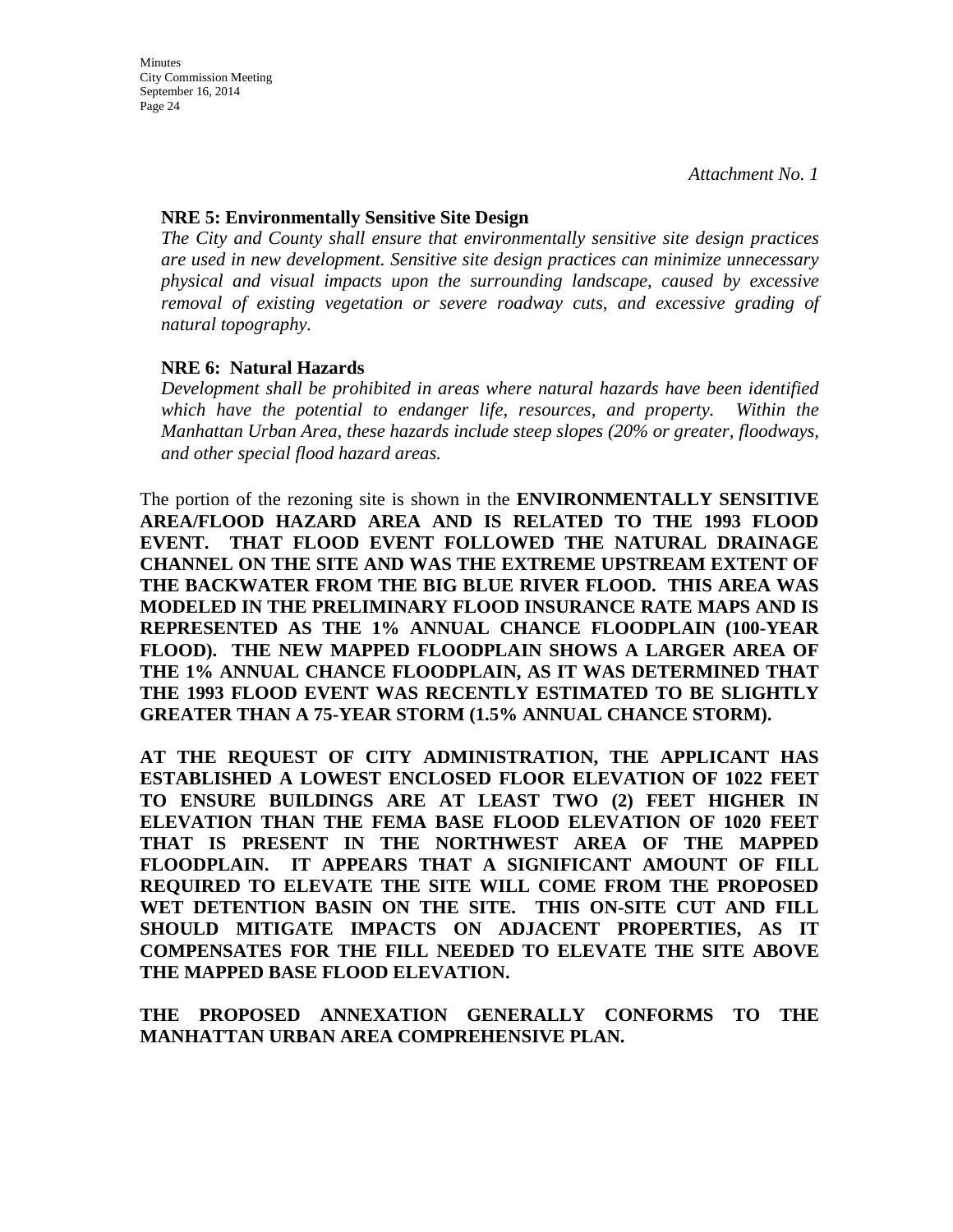**8. ZONING HISTORY AND LENGTH OF TIME VACANT AS ZONED:** The majority of the site has remained vacant to date as agricultural land in rural Riley County. The western portion of the site is part of two (2) single-family residential tracts in Riley County. The northern portions of these two (2) tracts have been used for agricultural purposes and are included in the rezoning site. The location of the single-family homes is not proposed to be included in the rezoning site and will remain in their current condition.

**9. CONSISTENCY WITH INTENT AND PURPOSE OF THE ZONING ORDINANCE:** The intent and purpose of the Zoning Regulations is to protect the public health, safety, and general welfare; regulate the use of land and buildings within zoning districts to assure compatibility; and to protect property values.

The PUD Regulations are intended to provide a maximum choice of living environments by allowing a variety of housing and building types; a more efficient land use than is generally achieved through conventional development; a development pattern that is in harmony with land use density, transportation facilities and community facilities; and a development plan which addresses specific needs and unique conditions of the site which may require changes in bulk regulations or layout.

Subject to the conditions of approval, the proposed amendment is consistent with the Zoning Regulations.

**10. RELATIVE GAIN TO THE PUBLIC HEALTH, SAFETY AND WELFARE THAT DENIAL OF THE REQUEST WOULD ACCOMPLISH, COMPARED WITH THE HARDSHIP IMPOSED UPON THE INDIVIDUAL OWNER:** There appears to be no gain to the public that denial would accomplish. Traffic increases can be adequately handled by Marlatt Avenue and pedestrian safety is accommodated. Public utilities and facilities can be extended to adequately serve the subdivision, and most importantly, fire and emergency service protection. Denial of the request may be a hardship to the owner.

**11. ADEQUACY OF PUBLIC FACILITIES AND SERVICES:** Adequate public water, sanitary sewer, streets and pedestrian sidewalks are currently available to serve the development.

Assistant Director of Public Works for Water and Wastewater has reviewed the preliminary development plans and has provided a memo *(see attached)* on the availability of sanitary sewer capacity in the Casement Interceptor Sewer that will serve the site. The Casement Interceptor Sewer is a large capacity sewer line that collects sewer from the "area roughly north of Kimball Avenue from Seth Child Avenue to Tuttle Creek Boulevard, as well as all areas east of Tuttle Creek Boulevard north of McCall Road." Through a preliminary sanitary sewer analysis, using the best data available of existing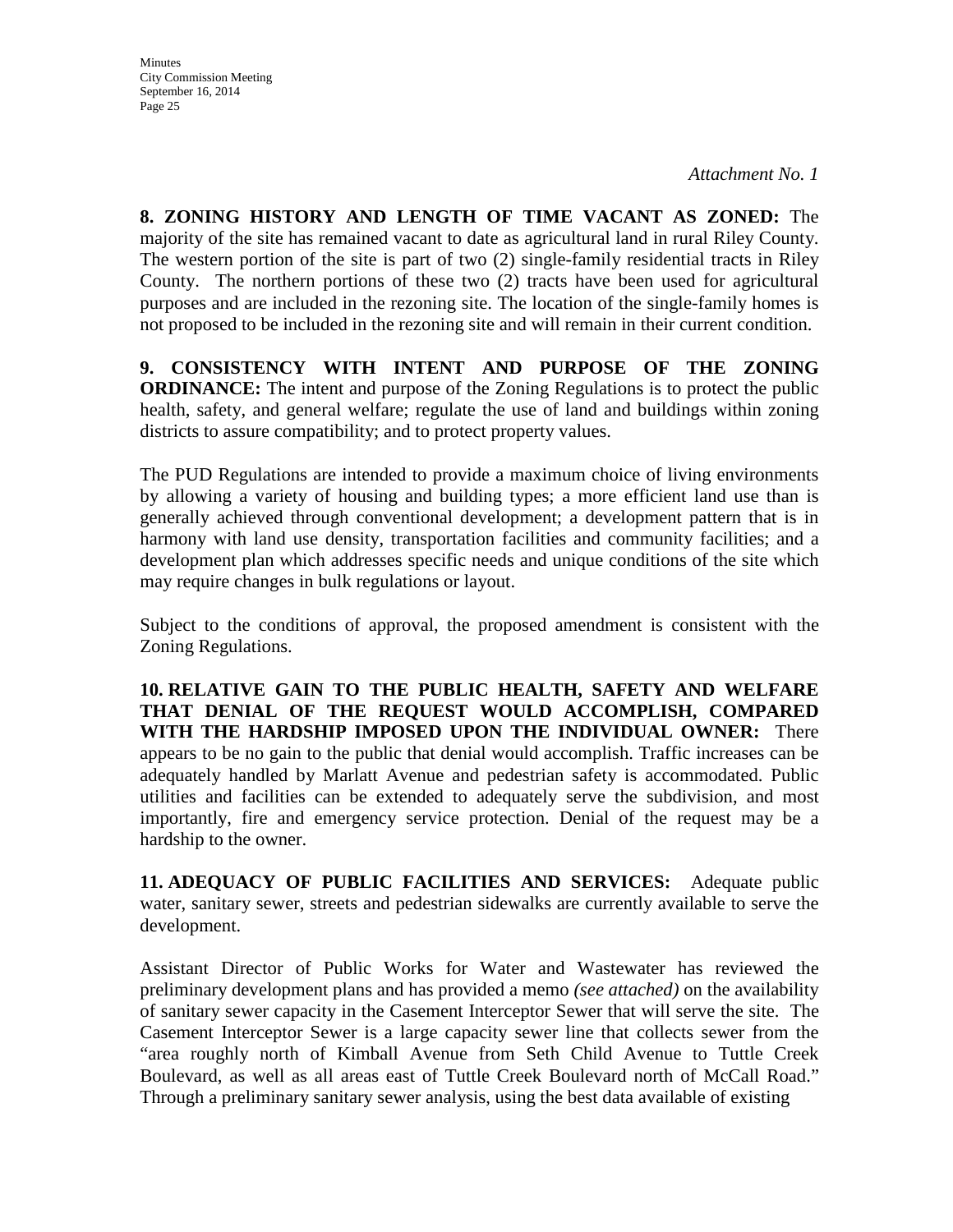conditions and the assumptions for proposed development, it was determined that adequate capacity is available downstream to serve the proposed development.

The memo states that "the Public Works Department does not reserve system capacity for proposed developments. When future phases of this development are planned to be constructed, the downstream sewer system capacity must be reconsidered." City Administration recommends a condition of approval be made that the downstream sanitary sewer shall be further studied for capacity constraints prior to the beginning of the second phase of the development, which is shown on the Preliminary Development Plan as the construction of the  $30<sup>th</sup>$  apartment building.

## **12. OTHER APPLICABLE FACTORS:** None

**13. STAFF COMMENTS AND RECOMMENDATION:** City Administration recommends approval of the proposed rezoning of the Trails at Manhattan Planned Unit Development from County AG, General Agriculture and SF-2, Single-Family Residential District, to PUD, Residential Planned Unit Development District, with the following conditions of approval:

- 1. The Permitted Use shall be Multiple-Family Residential.
- 2. A maximum of 722 total dwelling units shall be allowed.
- 3. A maximum of 480, one bedroom; 241, two-bedroom; and 1, three bedroom dwelling units shall be allowed.
- 4. The lowest enclosed floors of all structures in the development shall be at least 1022 feet.
- 5. A private cross access easement shall be filed between the applicant and the two (2) adjacent single-family residential property owners before the application of the Final Development Plan and Final Plat that outlines the long term agreement for the shared driveway on the western side of the development.
- 6. An agreement outlining the on-going maintenance responsibility and enforcement rights of the City for the drainage easements and detention areas shall be created and approved by the City prior to completion the Final Development Plan and Final Plat.
- 7. A minimum six (6) foot tall sight-obscuring fence shall be constructed along the perimeter of the entire site, except along Marlatt Avenue.
- 8. Prior to issuance of a building permit for the  $30<sup>th</sup>$  building of the proposed development, a study of the downstream capacity constraints of the Casement Interceptor Sanitary Sewer shall be provided by the property owner and approved by City Administration.
- 9. Additional bike racks shall be provided in areas adjacent to apartment buildings and shall be shown on Final Development Plans.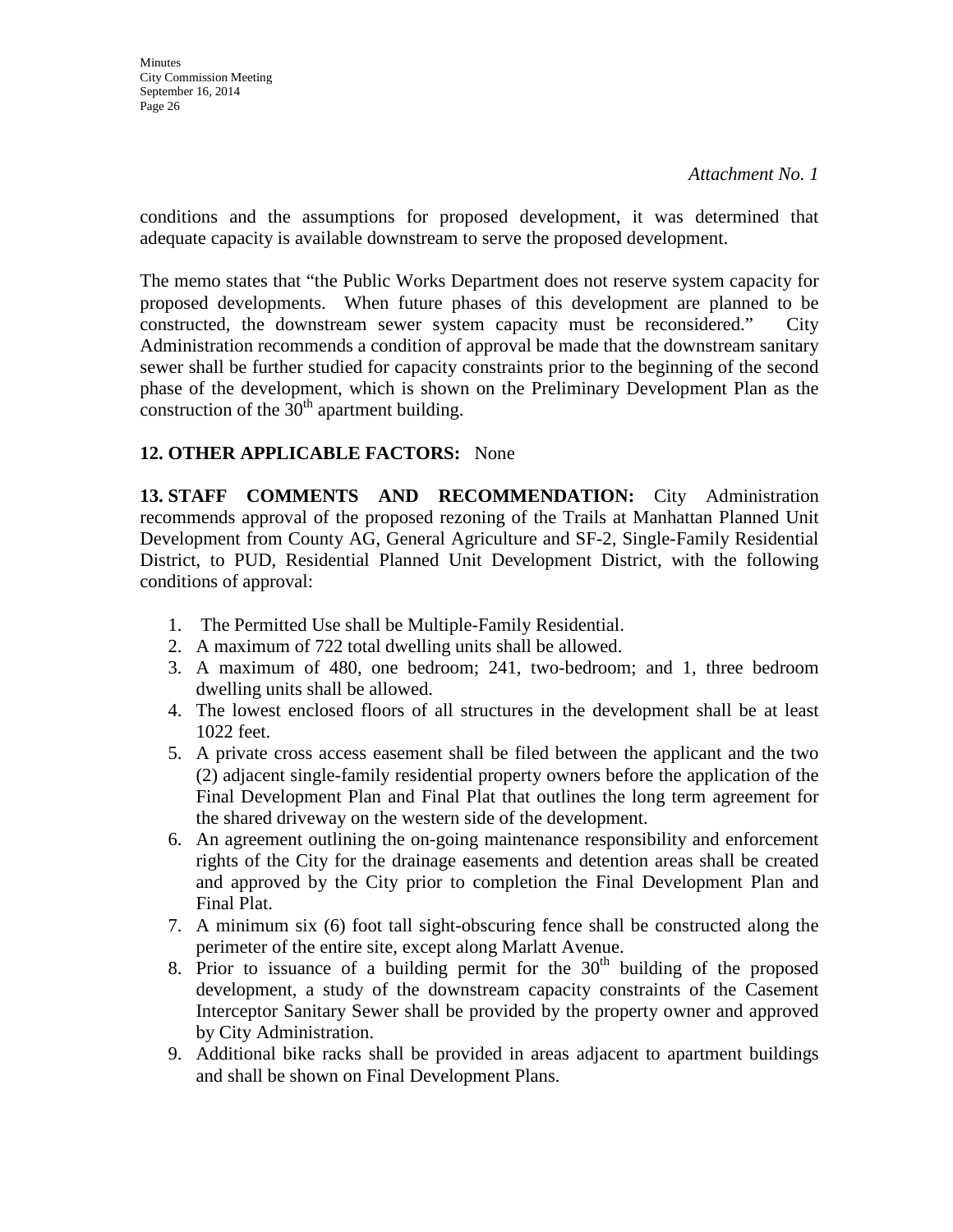- 10. Landscaping and irrigation shall be provided pursuant to a Landscaping Performance Agreement between the City and the owner, which shall be entered into prior to issuance of a building permit.
- 11. All landscaping and irrigation shall be maintained in good condition.
- 12. The proposed walking trail or other type of ADA accessible sidewalk shall be extended to the edges of the development along Marlatt Avenue.
- 13. An eastbound left turn lane on Marlatt Avenue shall be provided at the western entrance and the design shall be submitted with the Final Development Plan for review and approval by the City.
- 14. The design of the pedestrian/bicycle crossing of Marlatt Avenue shall be submitted with the Final Development Plan for review and approval by the City.
- 15. A complete site illumination study shall be provided with the Final Development Plan.

## **ALTERNATIVES:**

- 1. Recommend approval of the proposed rezoning of The Trails at Manhattan Planned Unit Development from AG, General Agriculture and SF-2, Single-Family Residential District to PUD, Residential Planned Unit Development District, stating the basis for such recommendation, with the conditions listed in the Staff Report.
- 2. Recommend approval of the proposed rezoning of The Trails at Manhattan Planned Unit Development from AG, General Agriculture and SF-2, Single-Family Residential District to PUD, Residential Planned Unit Development District, and modify the conditions, and any other portions of the proposed PUD, to meet the needs of the community as perceived by the Manhattan Urban Area Planning Board, stating the basis for such recommendation, and indicating the conditions of approval.
- 3. Recommend denial of the proposed rezoning, stating the specific reasons for denial.
- 4. Table the proposed rezoning to a specific date, for specifically stated reasons.

## **POSSIBLE MOTION:**

The Manhattan Urban Area Planning Board recommends approval of the proposed rezoning of The Trails at Manhattan Planned Unit Development from County AG, General Agriculture and SF-2, Single-Family Residential District, to PUD, Residential Planned Unit Development District, based on the findings in the Staff Report, with the fifteen (15) conditions recommended by City Administration.